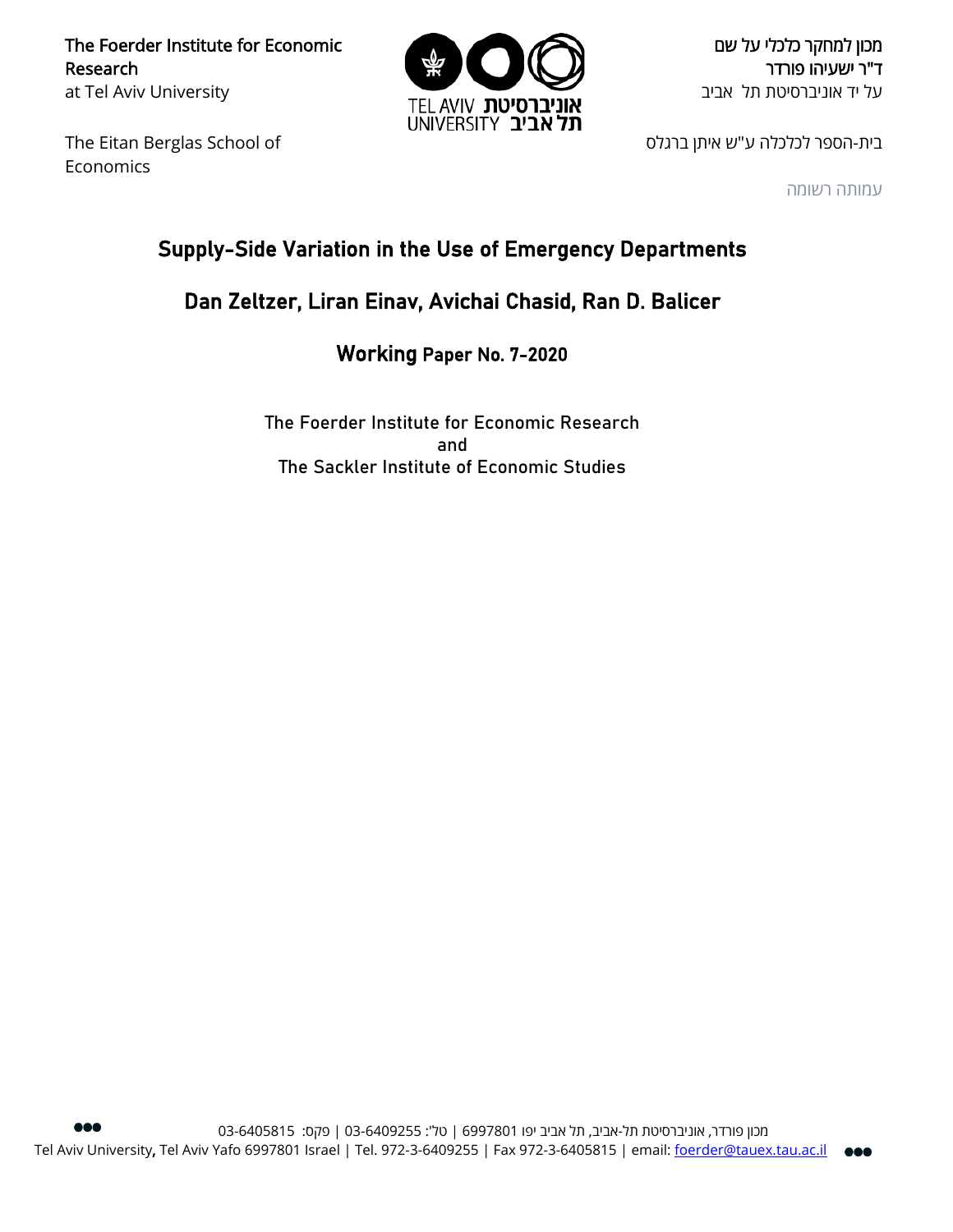# Supply-Side Variation in the Use of Emergency Departments

Dan Zeltzer,<sup>∗</sup> Liran Einav,† Avichai Chasid,‡ Ran D. Balicer§

May 3, 2020

#### Abstract

We investigate the role of person-specific and place-specific factors in explaining geographic variation in emergency department (ED) utilization using detailed data on 150,000 patients who moved regions within Israel. We observe a sharp change in the probability of an ED visit following a move that is equal to half of the destinationorigin difference in the average ED utilization rate. In contrast, we find no change in the probability of having an unplanned hospital admission (that is, via the ED), implying that the entire change is driven by ED visits that do not lead to hospital admission. Similar results are obtained in our complementary event-study analysis, which uses hospital entry as a source of variation. The results from both approaches suggest that supply-side variation in ED access affects only the less severe cases—for which close substitutes likely exist—and that variation across ED physicians in their propensity to admit patients is not explained by place-specific factors, such as differences in incentives, capacity, or diagnostic quality.

Keywords: regional variation, emergency department utilization JEL Classification: I11

<sup>∗</sup>Corresponding author. Berglas School of Economics, Tel Aviv University, Tel Aviv, Israel 6997801. dzeltzer@tauex.tau.ac.il. Dan Zeltzer acknowledges funding from the Foerder Institute for Economic Research at Tel Aviv University.

<sup>†</sup>Department of Economics, Stanford University, Stanford, CA, and NBER, Cambridge, MA. leinav@stanford.edu

<sup>‡</sup>Clalit Research Institute, Clalit Health Services, Tel Aviv, Israel. avichaiha@clalit.org.il

<sup>§</sup>Clalit Research Institute, Clalit Health Services, Tel Aviv, Israel and Department of Epidemiology, Faculty of Health Sciences, Ben Gurion University, Beersheba, Israel. rbalicer@clalit.org.il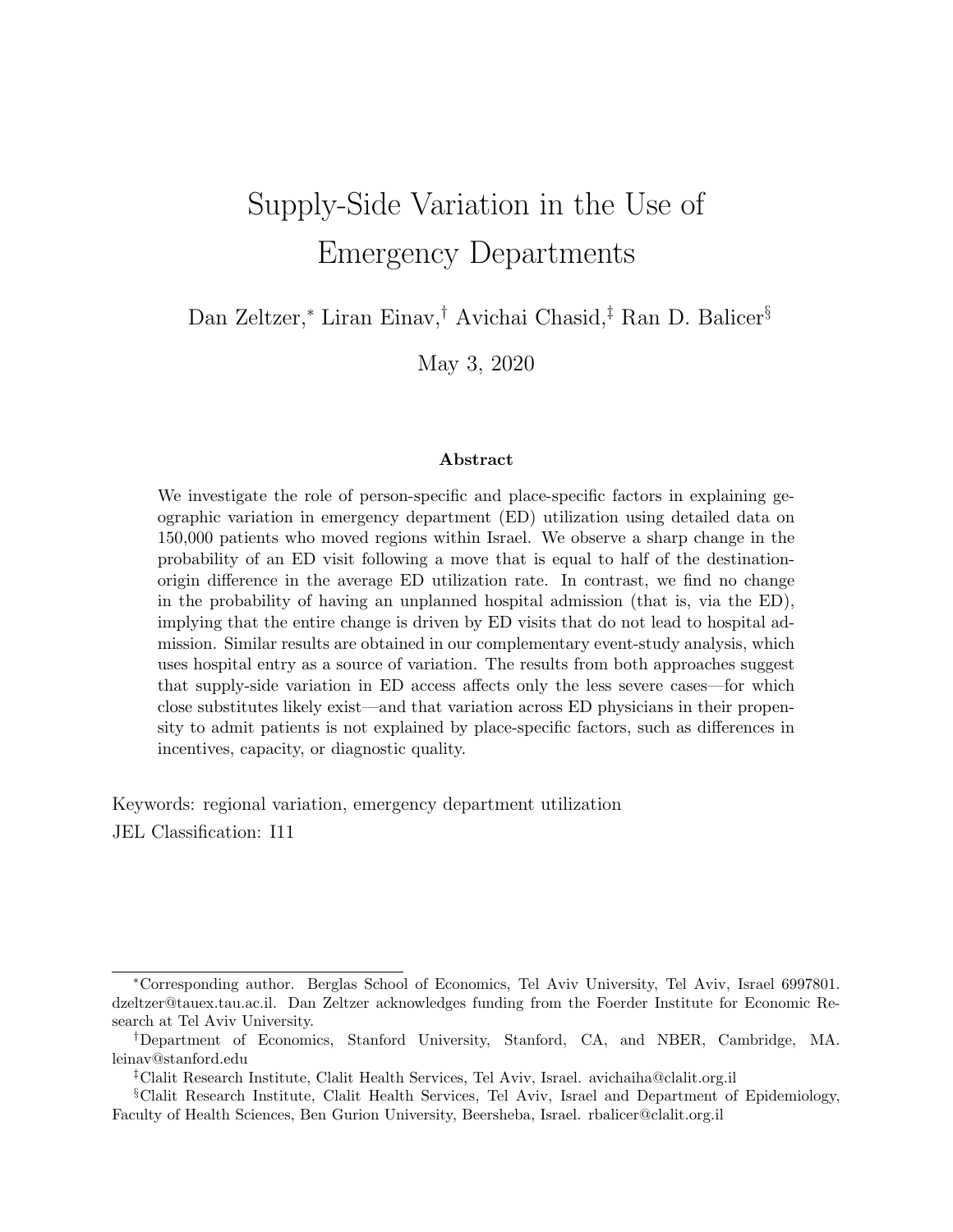### 1 Introduction

Admitting a patient to the hospital from the emergency department (ED) is one of the more expensive routine healthcare decisions [\(Sabbatini, Nallamothu and Kocher, 2014\)](#page-17-0). It directly influences the probability of hospital stays, which account for a large share of total healthcare spending.

Both ED utilization and admissions through the ED exhibit large variation over time and across space, and the sources of that variation remain unclear. To better understand this variation, it is important to acknowledge the interrelated nature of patients' decisions to visit the ED and emergency physicians' decisions as to which ED patients to admit. Variation in each of these margins may be driven by place-specific factors. The decision to visit the ED for urgent care may be influenced by place-specific factors such as distance to the nearest ED and the presence of other urgent care services, such as urgent care centers or retail clinics [\(Alexander, Currie and Schnell, 2019;](#page-16-0) [Allen, Cummings and Hockenberry, 2019\)](#page-16-1). The decision to admit patients from the ED may be influenced by place-specific factors such as the distribution of cases arriving at the ED and hospital diagnostic quality, capacity, and incentives for filling beds. Both decisions may also be driven by patient-specific factors, such as preferences for walk-in care over scheduled care and population morbidity that affects the need for urgent and emergent care. Patient-specific factors generally correspond to what we think of as "demand" and place-specific factors to what we think of as "supply."

In this paper, we analyze the relative importance of supply- and demand-side factors in driving ED use and ED admission decisions. Separating demand and supply factors is an important first step for both understanding the nature of the variation in such use and for assessing the need for and potential impact of policies aimed at changing the variation.

To implement this exercise, we study the response to changes in ED access using two complementary empirical approaches. Our primary approach uses the variation in ED utilization across space. To separate the variation in ED utilization that is due to place-specific factors from variation due to patient-specific factors, we use within-patient variation in ED utilization as patients move, arguably for non-healthcare reasons, across regions that vary in their access to  $EDs<sup>1</sup>$  $EDs<sup>1</sup>$  $EDs<sup>1</sup>$  In a secondary approach, we use an event-study design, which takes advantage of the entry of a new hospital (and thus a new ED) into a large market, thus increasing ED access sharply over time.

We implement our empirical strategy using detailed and comprehensive longitudinal medical data from about half of the Israeli population. The data come from Clalit Health Ser-

<span id="page-2-0"></span><sup>&</sup>lt;sup>1</sup>Our approach is similar to that used by [Finkelstein, Gentzkow and Williams](#page-17-1) [\(2016\)](#page-17-1), [Finkelstein,](#page-17-2) [Gentzkow and Williams](#page-17-2) [\(2018\)](#page-17-2), [Finkelstein, Gentzkow and Williams](#page-17-3) [\(2019\)](#page-17-3), [Cutler et al.](#page-16-2) [\(2019\)](#page-16-2), and [Agha,](#page-16-3) [Frandsen and Rebitzer](#page-16-3) [\(2019\)](#page-16-3), among others.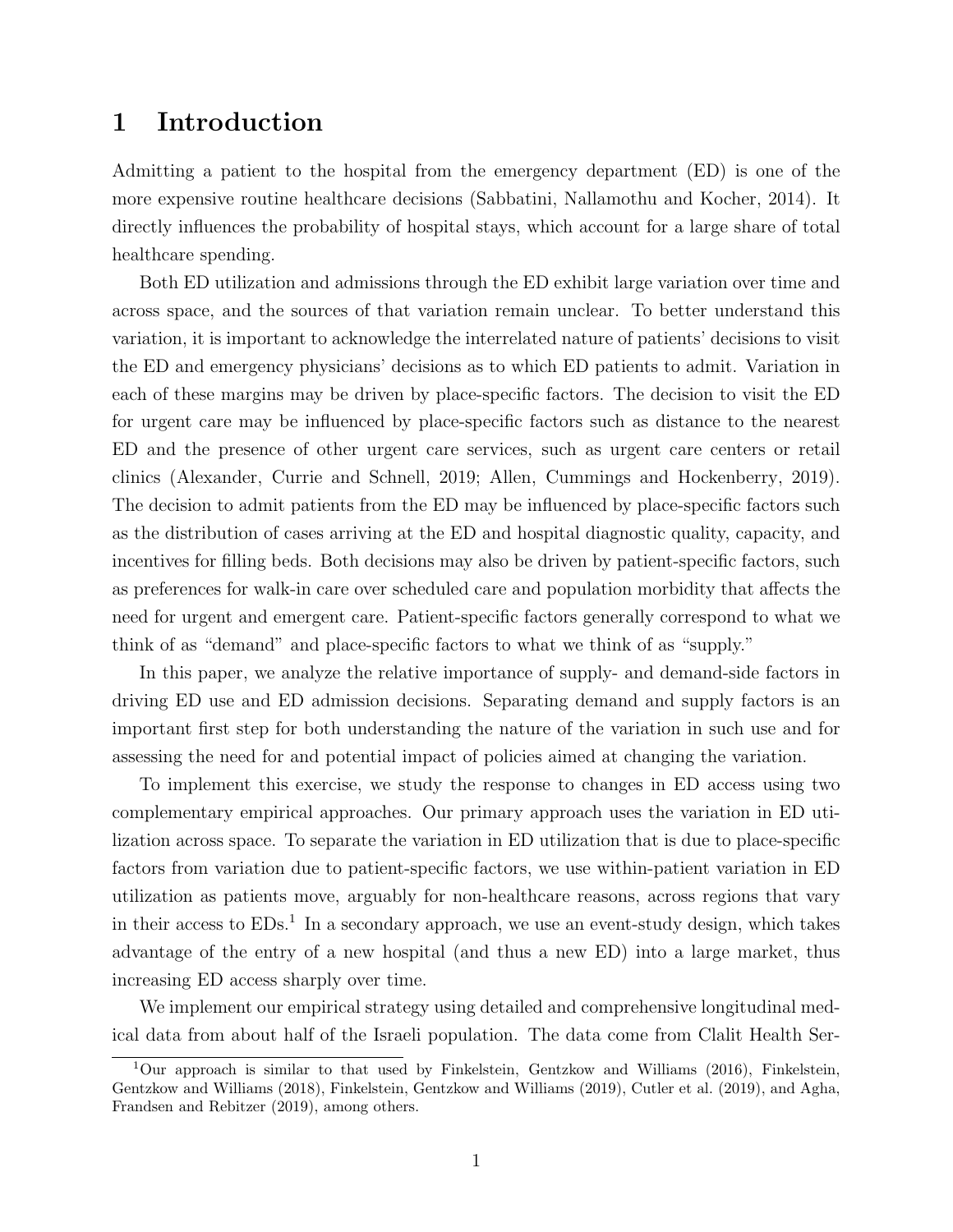vices, the largest of four Health Maintenance Organizations (HMOs) in Israel that provide universal, standardized, tax-funded health insurance to all residents. Coverage broadly resembles that of Medicare in the United States, and it does not change when a patient moves. We study migration across Israel's nine districts, which are geographic units comparable to US counties, with an average population of about one million residents per district and a fairly wide range of annual ED use rates (the share of covered individuals who visit the ED in a given year), which varies from 20.1 percent to 30.8 percent. Our main sample consists of all 150,000 adult beneficiaries (aged 25 and older) who moved across districts between 2011 and 2017. Movers in our sample are relatively young, thus mitigating concerns that moves might be driven by changes in health status.

We observe a sharp change in the probability of an ED visit around the year of a move; it is equal to about half of the difference in the average ED utilization rates of the origin and destination districts. There is no trend pre-move or systematic adjustment post-move. Remarkably, all of the correlation between an individual ED use rate and the origin-destination difference in average ED use rates is concentrated in ED visits that did not result in admission to the hospital. For visits that resulted in an admission, we find no correlation between individual rates and the destination-origin difference in ED utilization rate.

Taken together, the results suggest that at least half of the geographic variation in ED use is attributable to supply-side factors, but that such factors influence only cases that are discharged home, which are likely less severe. Conversely, the entire variation in ED visits that result in a subsequent hospital admission is attributable to demand-side factors. Using data on non-ED healthcare utilization, we present additional evidence consistent with the fact that these incremental low-severity ED visits are associated with a reduction in the utilization of other, presumably substitutable, healthcare services.

In a complementary approach, we also exploit a distinctly different source of variation in ED access: the impact on ED use and admissions that results from the opening of a new general hospital in a previously under-served city. Like patient migration, hospital entry also leads to a sharp change in supply-side factors because it significantly reduces the distance and travel time to the nearest ED for the "treated" population of nearby residents (while also improving access to other inpatient services). We use a difference-in-differences framework to account for potential time trends by comparing outcomes of the treated population against outcomes of "untreated" patients residing in similar cities that did not experience a change in ED availability. Our two empirical approaches—analyzing patient migration and hospital entry—complement each other in that the first focuses on those patients who choose to migrate, while the second focuses on those who do not.

Conforming with our earlier results, we find that an ED opening that occurs when a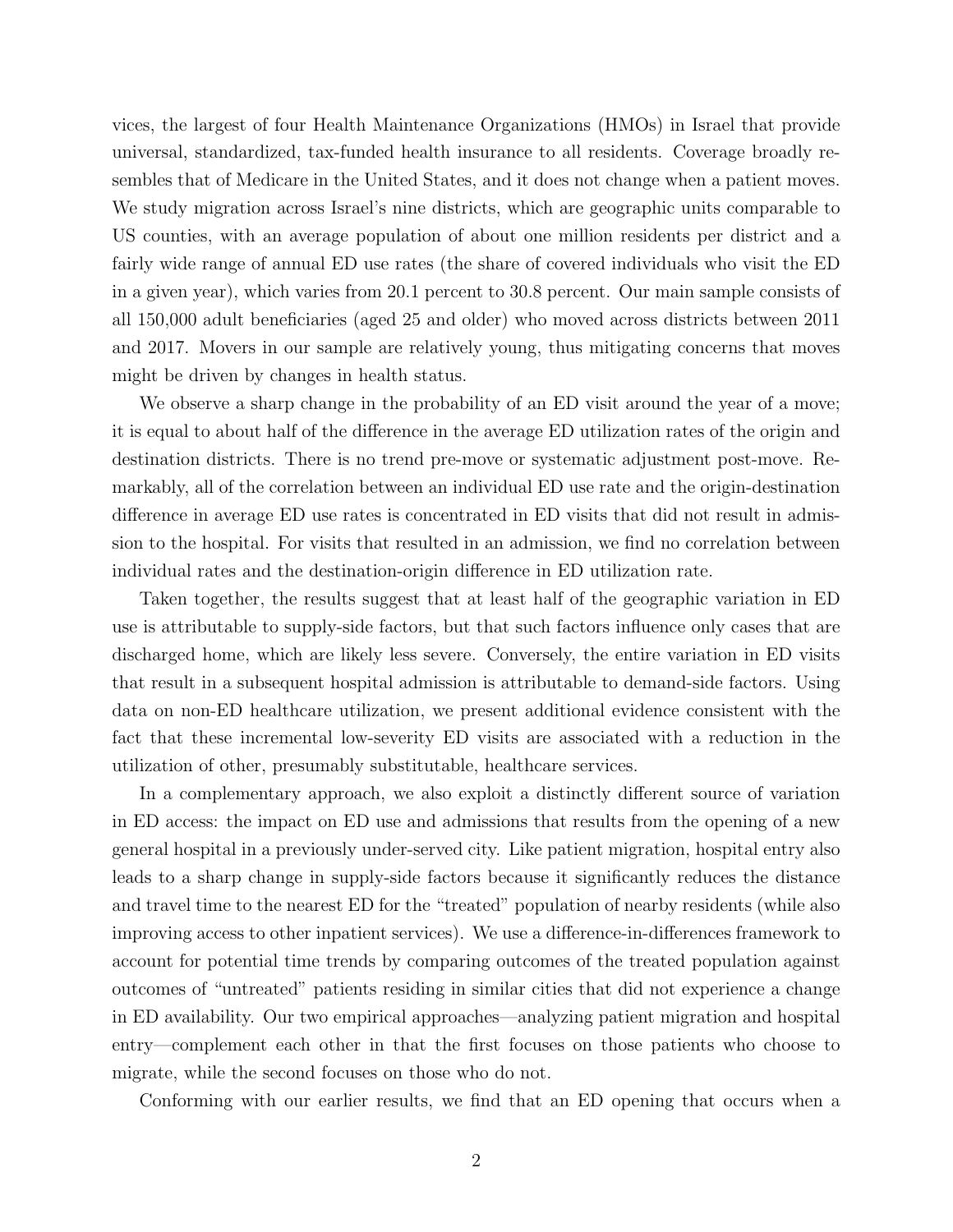general hospital enters a local market results in a sharp increase in the monthly probability of an ED visit of nearby residents compared to residents of comparable cities. Furthermore, once again, the increase in ED use following the supply-side change is entirely concentrated in visits that result in discharge to home, with no impact on unplanned admissions (that is, via the ED). Results are robust to the choice of comparison city and to including patient fixed effects as well as to adding controls for time-varying patient characteristics.

The results from both approaches suggest that supply-side variation in ED access affects only the less severe ED cases—for which alternative settings might be a good substitute but not the more severe cases that result in an admission.[2](#page-4-0) In contrast, our finding that the entire effect is driven by ED visits that are less severe suggests that prior evidence of large variations in ED admissions may reflect mostly demand-side, not supply-side, factors. Specifically, our evidence militates against explanations of variation in ED admissions in terms of factors that vary locally. In particular, the findings do not fit with the idea that the mere decision to visit the ED being a source of increase, all else being equal, in inpatient hospital utilization rates and the findings do not lend support to the idea that admission decisions (from the ED) depend on hospital differences in available capacity, diagnostic quality, or financial incentives.

A large body of existing work has documented substantial variation in ED use and admissions, both across and within countries. For example, [Shoff, Caines and Pines](#page-17-4) [\(2018\)](#page-17-4) find that the ED admission rate of Medicare beneficiaries in 2012 varied tremendously across US counties; [Abualenain et al.](#page-16-4) [\(2013\)](#page-16-4) and [Sabbatini, Nallamothu and Kocher](#page-17-0) [\(2014\)](#page-17-0) document large variation in hospital-level admission rates; [Dawson, Weerasooriya and Webster](#page-17-5) [\(2008\)](#page-17-5) document variation across Canadian provinces; [Van Parys](#page-17-6) [\(2016\)](#page-17-6) documents variation in admission rates among ED physicians in Florida. By separating supply- and demand-side factors, our analysis extends our understanding of the potential nature of this variation.

The rest of this paper proceeds as follows. Section [2](#page-5-0) presents our data source and setting. Section [3](#page-7-0) presents our main sample and empirical strategy using patient migration. Section [4](#page-10-0) presents our main results decomposing ED utilization rates to place versus person effects. Section [5](#page-13-0) presents additional results analyzing the impact of hospital entry on ED use. Section [6](#page-15-0) concludes.

<span id="page-4-0"></span><sup>2</sup>The finding that supply-side variation explains a substantial share of ED utilization is consistent with prior evidence that suggests a scope for substituting ED with other types of urgent care providers in low severity cases, using research designs that are based on the variation in entry and opening hours of retail clinic entry and urgent-care centers [\(Alexander, Currie and Schnell, 2019;](#page-16-0) [Allen, Cummings and Hockenberry, 2019;](#page-16-1) [Llovera et al., 2019\)](#page-17-7). Although our results do not directly reveal the extent to which patient can efficiently self-select.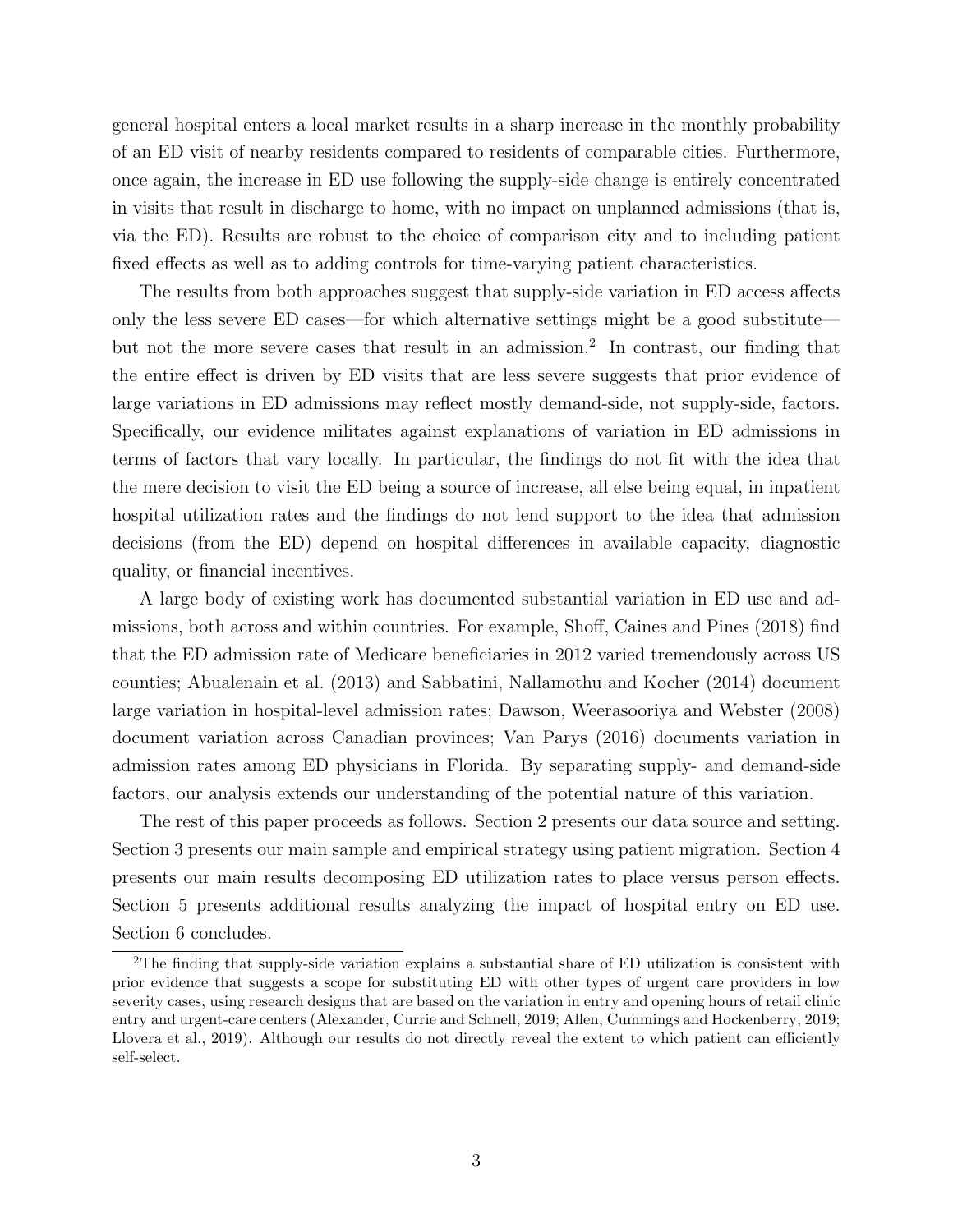### <span id="page-5-0"></span>2 Setting and Data

### 2.1 Institutional Background

Our data come from Clalit Health Services, one of Israel's four non-profit HMOs that provide universal tax-funded healthcare coverage from birth onward to all Israeli residents, in accordance with the National Health Insurance Law (1995). Coverage broadly resembles that of Medicare parts A, B, and D, and includes hospital admissions, outpatient services, physician consults, drugs, and durable medical equipment. The set of services covered under the universal coverage tier is reviewed and expanded every year by a professional committee that ranks new technologies to match a predetermined budget increase. The universal coverage tier is fully subsidized (HMOs receive risk-adjusted capitated payments from the government for each individual they enroll), but includes copay rates that are updated annually by the Ministry of Health.<sup>[3](#page-5-1)</sup> ED visits, which are the focus of our analysis, require a copay, with certain exemptions.[4](#page-5-2) At the time of our observation period, the copay was NIS 900 (about \$240) during the day and NIS 200 (about \$[5](#page-5-3)5) between 1:00 a.m. and 6:00 a.m.<sup>5</sup>

All four HMOs offer identical universal coverage but use distinct provider networks to do so, with the exception of hospitals, which are predominantly government-operated and are used by all four HMOs. All four HMOs also offer optional supplemental coverage for items not covered by the universal tier, such as second-opinion specialist consults and additional paramedical treatments for children. The supplemental coverage requires subscribers to pay an additional, regulated, age-rated premium. In principle, enrollees can switch HMOs every other month and maintain their universal coverage, but the annual switching rate is extremely low at less than 1 percent, so each HMO covers a very stable population of enrollees.

Clalit is the largest of these four HMOs, covering approximately 4.5 million enrollees of all ages, or just over one-half of the entire Israeli population. It is an integrated provider and insurer, providing most of the services it finances, and reimbursing preauthorized services purchased from external providers. Its enrollees are admitted to all of Israel's thirty general hospitals, eight of which Clalit directly owns and operates.<sup>[6](#page-5-4)</sup> Clalit employs over  $11,000$ 

<span id="page-5-1"></span><sup>&</sup>lt;sup>3</sup>Copay rates differ by service, with a service-specific quarterly out-of-pocket maximum. There are no copays for inpatient services.

<span id="page-5-2"></span><sup>4</sup>ED visits that result in admission are exempt. In addition, copay exemption applies for patients who were referred to the ED by a physician or visits for one of several specific emergent conditions, such as traffic accidents, work- or school-related injuries, new bone fractures, and injuries that require stitches.

<span id="page-5-3"></span><sup>&</sup>lt;sup>5</sup>Prices and payments are denoted in current New Israeli Shekels (which had an average exchange rate of 3.7 NIS per USD during the observation period).

<span id="page-5-4"></span><sup>6</sup>Hospitals are reimbursed per diem, except for a set of procedures (such as surgeries), for which hospital reimbursement is based on a procedure-related grouping of services. Patients can also utilize services from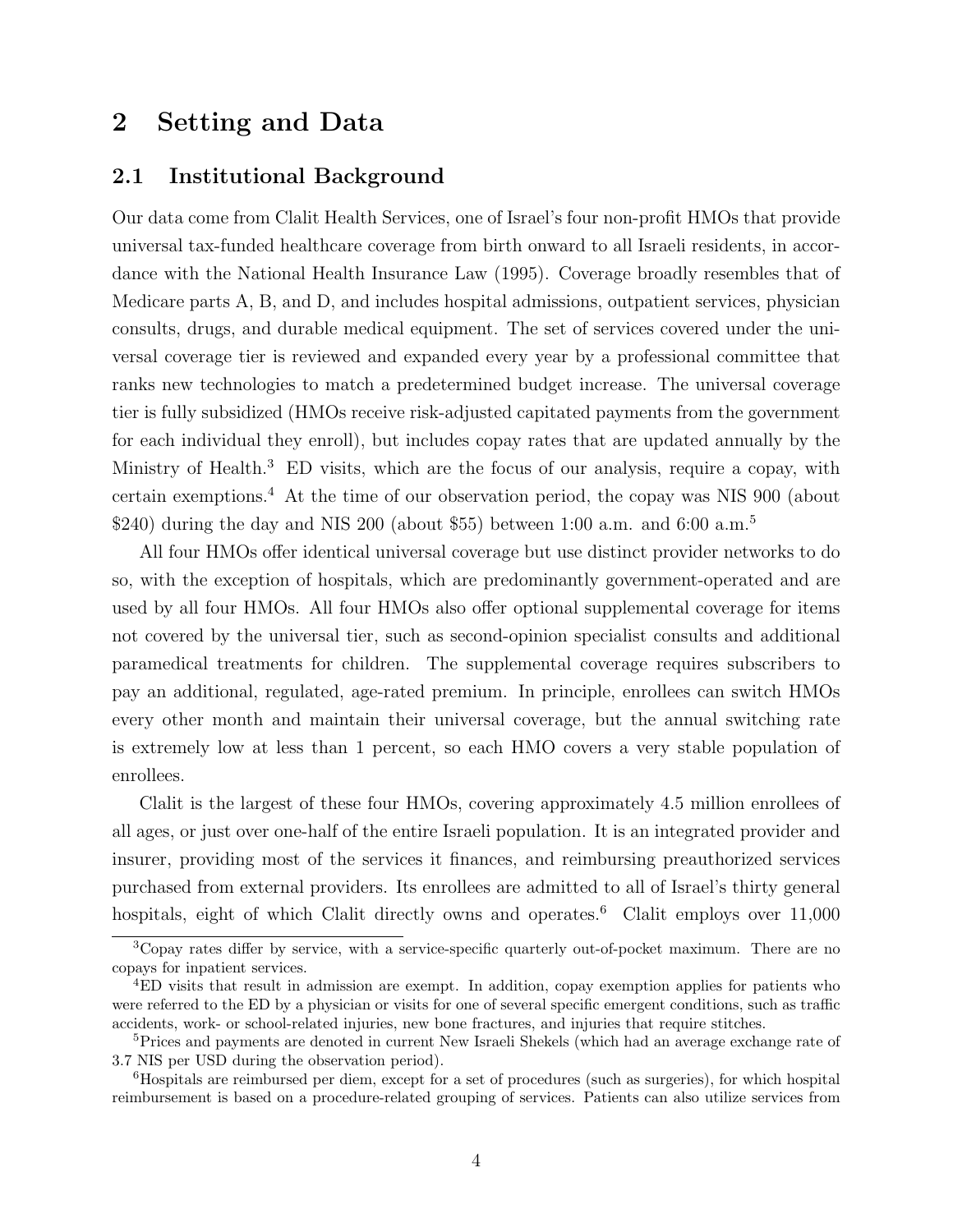physicians and 10,000 nurses, and operates over 1,500 clinics across the country, and provides multiple outpatient services. Most of Clalit's physicians are salaried. Members also have access to urgent care centers (UCCs) that provide after-hours walk-in care for urgent but non-emergent conditions. Most UCCs are operated by external providers, charge a copay of about NIS 90, and close before midnight. Clalit is organized around nine districts, which follow geographic boundaries and are all subject to general operational guidelines from Clalit management.

### <span id="page-6-1"></span>2.2 Data

Clalit maintains detailed and comprehensive claim-level data associated with all the services it provides to its universe of enrollees. The data contain demographic information about enrollees, information that is typical of billing data in the United States, as well as additional information about tests and test results, sometimes referred to as electronic medical records. The data we use for this study are based on Clalit's claims data from 2010–2018.

For our analysis, we construct health utilization variables at the patient-year level. Our primary variable of interest is the propensity of ED visits, and whether the visit resulted in the patient's being discharged or admitted to the hospital. We exclude a small number of cases that resulted in death during the ED visit; this is not common (accounting for 0.016 percent of patient-year observations among movers), so grouping them with ED visits that result in admission does not change any of the results. We refer to ED visits in which the patient was discharged without being admitted to the hospital as outpatient ED visits. We construct additional health utilization variables including healthcare spending for different categories of services and UCC utilization.<sup>[7](#page-6-0)</sup> The main spending categories are prescription drugs and inpatient services, which together account for two-thirds of total spending.

### 2.3 Cross Sectional Variation Across Districts

The focus of our study is the extent of geographic variation in ED use and how it may be related to healthcare outcomes. In this section, we describe this variation, which will then be used as a key input in our analysis in the next section. The geographic unit for this analysis is a district, which is the administrative unit around which Clalit's healthcare services are organized. There are nine such districts that cover the entire country of Israel, with an

external providers, which in non-emergent cases require preauthorization. Our data include detailed claims information for all these services.

<span id="page-6-0"></span><sup>&</sup>lt;sup>7</sup>Because we do not reliably observe negotiated prices for UCC visits, we only measure their utilization. UCC visits account for less than 1 percent of total spending.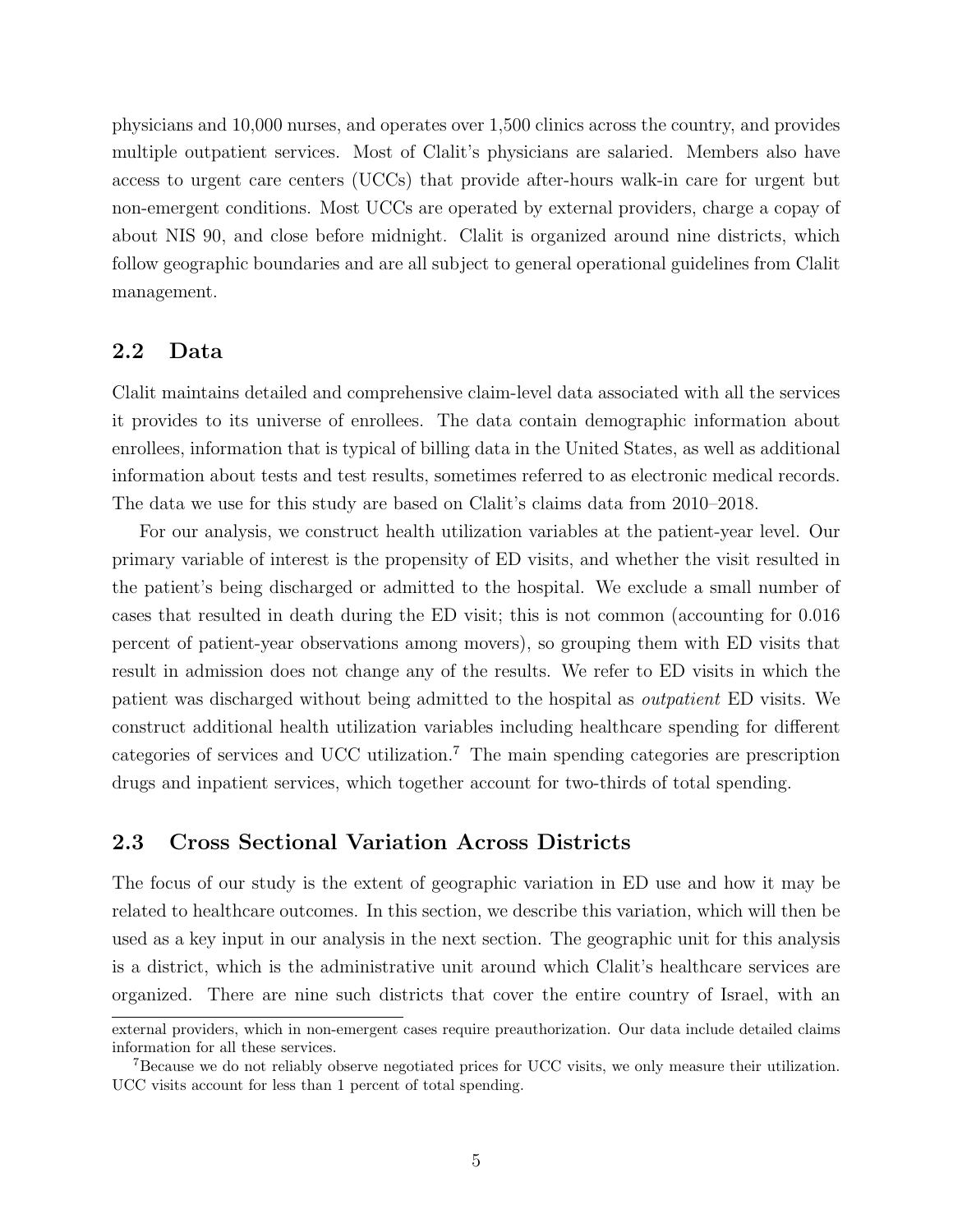average population of one million residents per district. All districts are roughly similar in size, with the exception of the Eilat district, which is much smaller.<sup>[8](#page-7-1)</sup>

Similar to patterns documented in other countries, Israel's healthcare spending in general and ED use in particular exhibit marked geographic variation. [Appendix Table 1](#page-36-0) reports summary statistics that illustrate the variation in healthcare utilization across these districts. For each district, Panel A summarizes annual ED use. For the population aged 25 and above, the probability of an ED visit ranges between 20.1 percent and 30.8 percent across Israel's districts. The fraction of ED visits resulting in an admission also exhibits cross-sectional variation, ranging between 17.6 percent to 39.1 percent of ED visits across districts. Panel B summarizes spending by service category and shows a similar variation in spending across districts.

Figure [1](#page-18-0) summarizes the regional variation of different measures of ED use and spending. For each such measure, the figure shows its loading on each of two principal components of the regional variation in all measures shown. There are two noteworthy observations. First, there seems to be a clear distinction between districts with more unplanned admissions (through the ED), drugs, specialist visits, and labs on the one hand, and districts with heavier hospital use through planned inpatient visits and outpatient ED visits. Second, primary care and UCC visits vary across districts and are unrelated to most services but are negatively correlated with outpatient ED use. These services load almost entirely on the second principal component.

Of course, it is difficult to draw sharp conclusions from descriptive evidence for variation in ED use and its correlation with other services, partly because it is unknown whether this variation reflects regional differences in the patient population's morbidity or preferences, or in provider access or choices. We next turn to decompose this variation along these lines.

### <span id="page-7-0"></span>3 Empirical Strategy and Baseline Sample

Our primary analysis relies on a "movers" research design (in the spirit of [Finkelstein,](#page-17-1) [Gentzkow and Williams, 2016\)](#page-17-1), which analyzes within-individual changes in healthcare utilization and outcomes before and after a move from one geographic unit (district in our context) to another. In this section we describe the empirical strategy and the baseline sample we assemble to take advantage of this research design.

<span id="page-7-1"></span><sup>8</sup>Eilat is an Israeli port and resort town located in the very south of the country and is quite isolated from other population centers.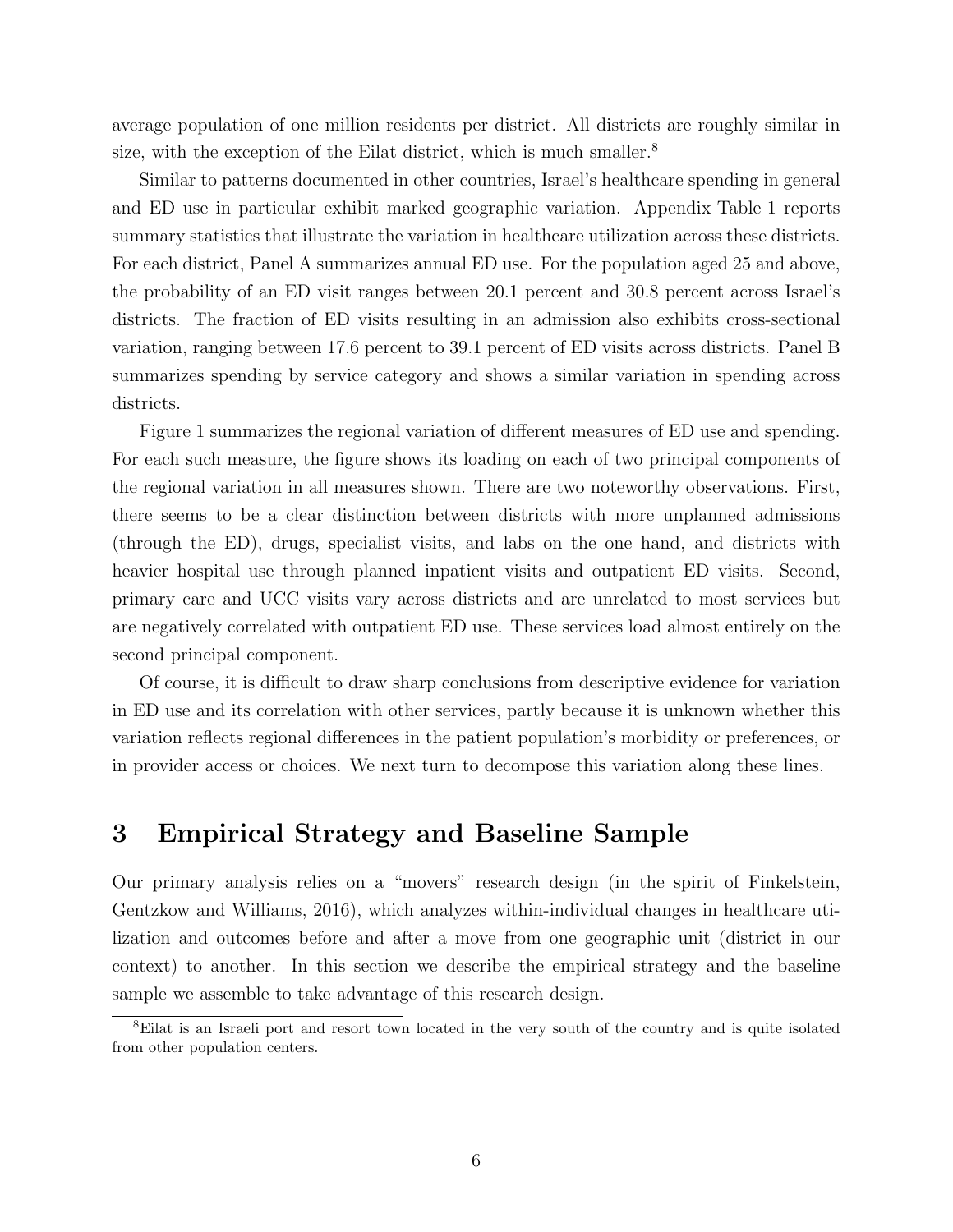#### 3.1 Research Design and Empirical Specification

To decompose the variation in average ED utilization across districts into a demand-side component that reflects regional differences in patient health or preferences and a supplyside component that reflects differences across places, we use patient migration. To the extent that migration is not driven by health status, studying patients who move locations provides an opportunity to study the ED utilization of the same patients in different regions.

Patient Migration Our main focus is an event-study analysis of changes in patient ED use associated with the timing and direction of moves. Consider a patient  $i$  who moved from origin district  $o(i)$  to destination district  $d(i)$ . Let  $ED_{o(i)}$ ,  $ED_{d(i)}$  denote the average ED utilization at each district, which we estimate using the full population across all periods.<sup>[9](#page-8-0)</sup> We define the *destination-origin difference* in ED utilization for patient  $i$  to be

$$
\Delta ED_i = \overline{ED}_{d(i)} - \overline{ED}_{o(i)}.
$$

We then estimate the following event-study equation:

<span id="page-8-1"></span>
$$
Y_{it} = \alpha_i + \tau_y + \theta_t + \delta_t \Delta ED_i + X_{it}\beta + \varepsilon_{it},\tag{1}
$$

where  $Y_{it}$  is one of several measures of utilization of ED and other healthcare services for patient i in year t measured relative to  $t = 0$ , the year when i moved;  $\alpha_i$  and  $X_{it}$  are patient fixed-effects and controls for patient age, sex, and number of chronic conditions;  $\tau_y$ are calendar year fixed effects; and dummies  $\theta_t$  for the number of years relative to the move allow for post-move utilization adjustment to the new place to be gradual.

The parameter of interest is  $\delta_t$ , which captures, for each period relative to the move, the relationship between mover *i*'s utilization to the difference in average ED visit rates between patient i's destination and origin districts. If all of the regional variation in the outcome (e.g., ED use) is driven by patient-related factors, the estimated coefficients would be zero. If regional variation is fully driven by supply-side factors, the estimated coefficients would be one. An intermediate coefficient of between zero and one measures the extent to which regional variation can be attributed to patient- versus location-related factors.

The key to separate identification of person and place effects is the observed change in utilization when patients move. Our model permits movers to differ from non-movers in both their level of ED utilization (as fixed effects  $\alpha_i$  are included) and in the trends of ED utilization around the move (as both  $\delta_t$  and  $\theta_t$  are allowed to vary with t). The

<span id="page-8-0"></span><sup>&</sup>lt;sup>9</sup>For movers, we exclude the year of the move to avoid the need to partially attribute spending or utilization to the origin and destination districts.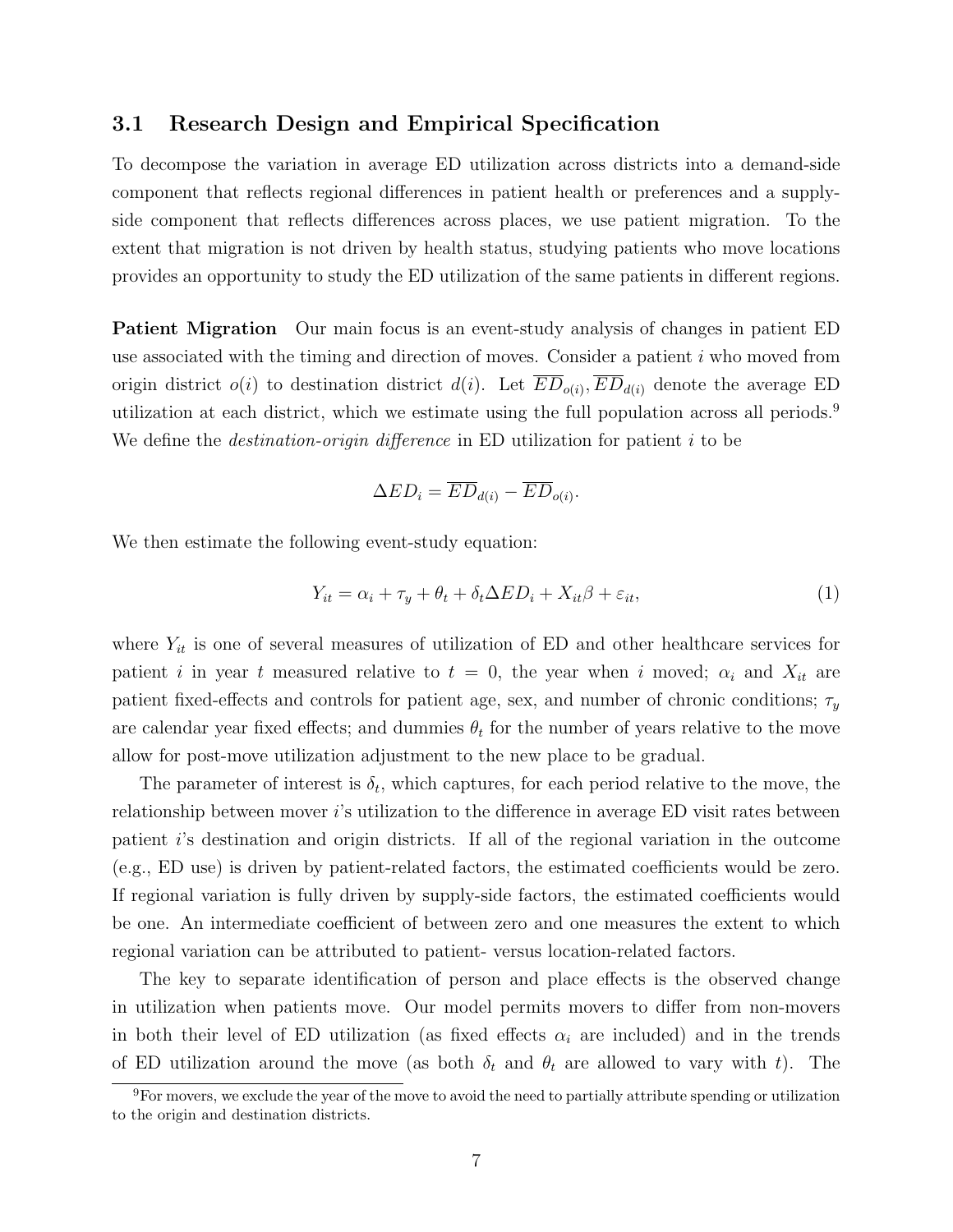identification assumption is that any shocks to healthcare utilization do not exactly coincide with the timing of the move *and* are correlated with the origin and destination differences in utilization. The assumption might be violated if patients who receive adverse health shocks move to high ED-utilization areas. The fact that movers are younger and healthier than the (relatively young) general population suggests that is not commonly the case. To the extent that such violations occur, it would cause us to overstate the role of place relative to patients.

To estimate the total effect of a move on the mover utilization, we aggregate the estimated period-by-period effects obtained using Equation [\(1\)](#page-8-1) to obtain the mean difference between post- and pre-move outcomes, weighted by sample size to account for the fact that our panel is imbalanced. We scale this estimated total difference in mover utilization by the mean absolute destination-origin difference in utilization. The details of this calculation are discussed in the Appendix.

#### 3.2 Baseline Sample of Movers

The Clalit data include the residential address of each enrollee, which is regularly updated by Israel's Population and Immigration Authority. We map each address to one of Clalit's nine districts and construct our baseline sample by including all adult patients aged 25 and above who moved across districts exactly once during the period 2011–2017. We study moves across—not within—districts, to exclude local moves in which access to ED and other healthcare services does not substantially change.

During the study period, out of the entire population of three million adult Clalit enrollees, 150,676 enrollees moved exactly once. These enrollees constitute our baseline "movers" sample. We exclude 78,932 individuals who moved twice or more during the study period as well as the majority of individuals who did not move across districts during the observation period. To guarantee that we observe utilization at least one year before and one year after each move, we include in this sample only enrollees with continuous coverage for at least one calendar year prior to the year of the move and for the year following the year of the move, as long as the individuals are alive. To satisfy this requirement for patients who moved in 2011 or 2017, we extract data from 2010 and 2018 as well. Given the low churn rate of enrollees, nearly all patients are observed throughout our nine-year study period (2010–2018), with the average patient being observed for more than eight years. The resulting (unbalanced) baseline sample has a total of 1.27 million enrollee-year observations. The rate of migration is stable over the study period [\(Appendix Table 2\)](#page-37-0).

Movers are on average younger and slightly healthier than the overall adult population.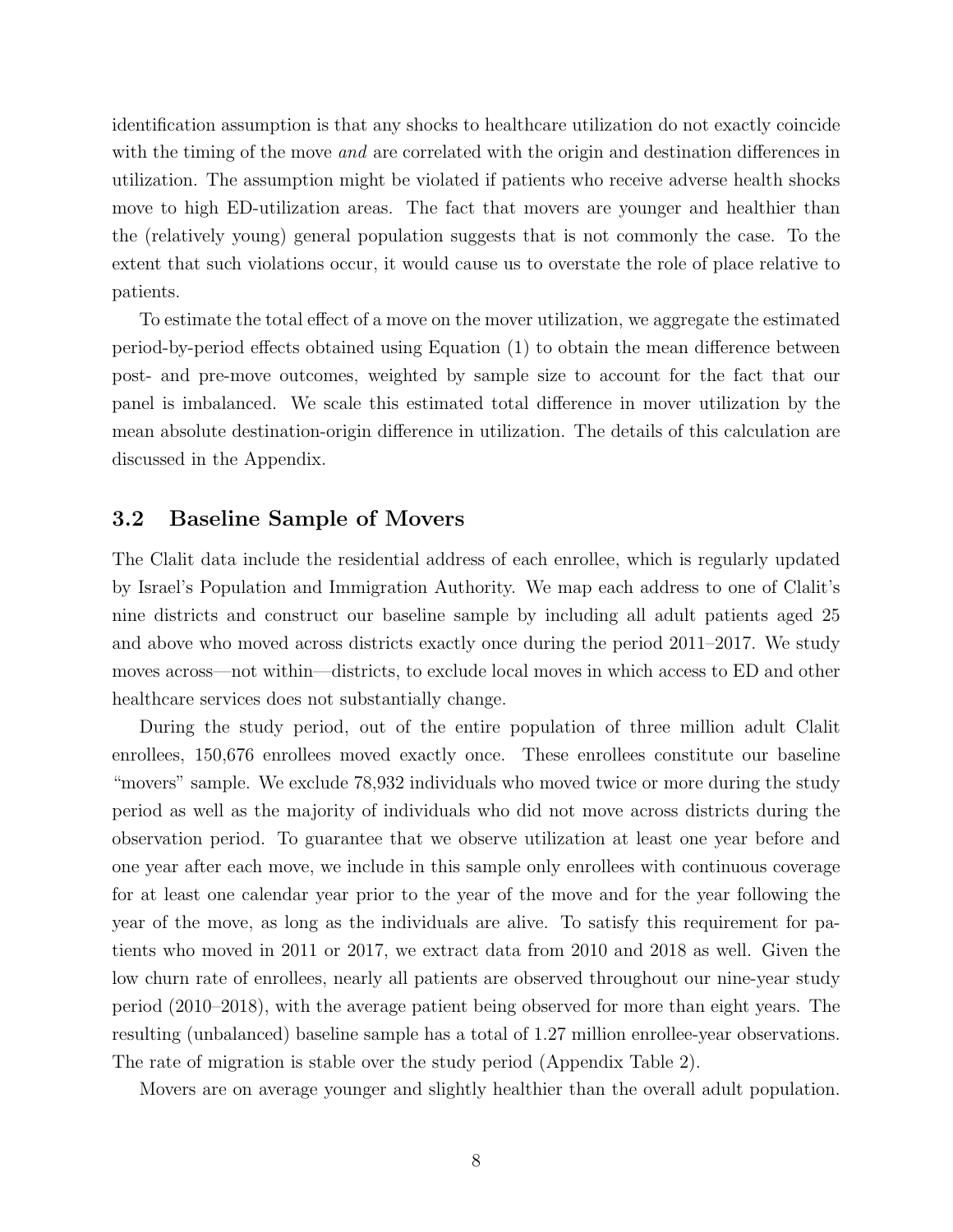Table [1](#page-22-0) compares the average characteristics of movers in our sample and the population of non-movers, calculated over the entire study period. Panel A of this table compares demographic and health status. The average mover is 40 years old at the time of the move ten years younger than the average adult Clalit enrollee who did not move. Movers have a higher socioeconomic status than non-movers, a lower number of chronic conditions, and a lower annual mortality rate. The fact that movers are younger and healthier suggests that health is less likely to be the main reason for the move.<sup>[10](#page-10-1)</sup>

Consistent with their being slightly younger and healthier, movers' annual probability of ED use is lower than non-movers'. Panel B of Table [1](#page-22-0) compares the average ED utilization during the study period between the sample of movers and the non-mover population. Movers had a lower probability of any ED visit during the year  $(22.5$  percent versus 24.3 percent for non-movers) and a lower rate of admission from the ED, conditional on visiting (25.8 percent versus 34.4 percent for non-movers). However, average ED utilization rates of movers prior to migration is highly correlated with ED use of non-movers in the origin district: the correlation coefficient is 0.95; it is 0.90 when weighting by district size.

Movers also spend less, on average, than non-movers. Panel C of Table [1](#page-22-0) shows average annual healthcare spending per patient by type of service for movers and for non-movers. The average annual healthcare spending of a patient in our sample of movers is NIS 4,900, which is lower than the average adult enrollee of Clalit who did not move (NIS 6,700 per year). The breakdown of spending is fairly similar between movers and non-movers, with movers devoting a slightly higher fraction of their total spending to drugs (24 percent versus 22 percent by non-movers) and a slightly lower fraction to inpatient services (38 percent versus 43 percent). Movers and non-movers spend a similar amount on ED services, which reflects a slightly higher share of movers' overall lower spending (4 percent versus 3 percent).

### <span id="page-10-0"></span>4 Results

### 4.1 Decomposing ED Utilization Using Patient Migration

Figure [2](#page-19-0) shows the distribution of the destination-origin differences in ED utilization rates for movers—the key right-hand-side variable in the event-study analysis. This distribution is centered at zero and is approximately symmetric, suggesting that moves from low to high

<span id="page-10-1"></span><sup>&</sup>lt;sup>10</sup>In a survey conducted in 2008 among a representative sample of the adult Israeli population, the top reported reasons for moving to a new apartment were to improve housing or school quality (27 percent); family reasons, including family expansion, marriage, and divorce (27 percent), switching from renting to owning a house or an apartment (19 percent), changes in personal economic circumstances (6 percent), and changes in employment (4 percent). Source: Central Bureau of Statistics, 2008 Social Survery. [https://www.cbs.](https://www.cbs.gov.il/he/publications/DocLib/2010/seker_hevrati08/pdf/h_print.pdf) [gov.il/he/publications/DocLib/2010/seker\\_hevrati08/pdf/h\\_print.pdf](https://www.cbs.gov.il/he/publications/DocLib/2010/seker_hevrati08/pdf/h_print.pdf). Accessed February 2020.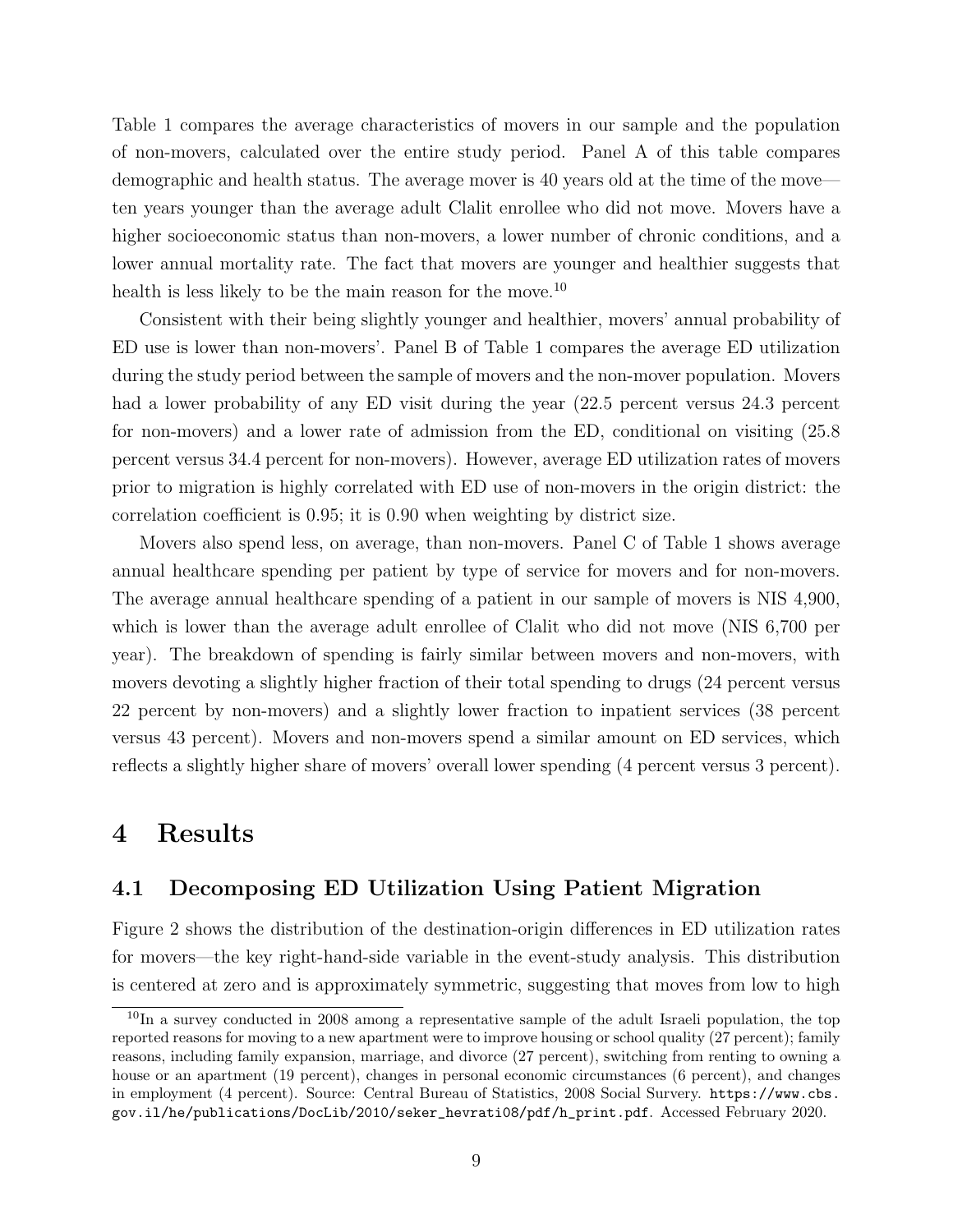ED-utilization districts are as common as moves from high to low. This is also confirmed by the matrix of the origin and destination of migrations (shown in [Appendix Table 3\)](#page-38-0).

Figure [3](#page-20-0) shows our main event-study results, plotting the estimates of the coefficient  $\delta_t$ from estimating Equation [\(1\)](#page-8-1) with the probability of an ED visit during a given year as a dependent variable. Results for all ED visits are shown in Panel A. It shows that there is a sharp discontinuous jump at the time of the move in the probability of any ED visit, from 0 to approximately  $0.5^{11}$  $0.5^{11}$  $0.5^{11}$  Under the identification assumptions discussed in Section [3,](#page-7-0) this jump implies that half of all ED utilization is attributable to supply-side factors associated with the place of residence, with the remaining half attributable to demand-side factors associated with the patient.

Panel B of Figure [3](#page-20-0) shows results separately by discharge status. Remarkably, supplyside factors that impact patient ED utilization only affect outpatient ED visits. We find no relationship at all between the rate of patients' ED visits that result in an admission and the place of residence; the probability of such visits is entirely attributable to patient factors. This finding further supports the identification assumption that migration is not driven by health status because if it were, as discussed in Section [3,](#page-7-0) we would expect coefficients to be upward biased. Furthermore, this evidence suggests that hospitals do not indiscriminately admit patients who visit the ED but rather that the decision to admit patients is made consistently across regions. In sum, all of the supply-side driven variation in ED utilization is concentrated within outpatient ED cases.

Table [2](#page-23-0) scales our estimates and standard errors from Equation [\(1\)](#page-8-1) to show the change in movers' ED use that is related to an "average move"—a move across two hypothetical regions with a destination-origin difference in ED use equal to the sample average of the absolute value of such difference—and compare that change to the pre-move mean of each outcome. Column 1 shows the pre-move means among movers.[12](#page-11-1) Columns (2) and (3) show summary of the weighted post- minus pre-move difference in ED use related to the average move. Panel A shows estimates for ED use. The average move is related to a change of 1.5 percentage points in the annual probability of any ED visit (which is approximately 7 percent of the pre-move baseline). The increase is concentrated in outpatient ED visits. We estimate a very small change in the probability of an ED visit resulting in admission  $(a - 0.1)$ percentage point change with a standard error of 0.048; the pre-move baseline probability is

<span id="page-11-0"></span><sup>&</sup>lt;sup>11</sup>While there is a small pre-trend, it is only statistically significant several years before the move, where we have fewer observations per year (because of our unbalanced panel). It is small and insignificant in years where we can more precisely estimate it.

<span id="page-11-1"></span> $12$ Note that pre-move mean outcomes for movers are lower than their mean outcomes over the entire study period due to both aging and time trends in utilization. For example, movers' average annual spending is NIS 3,500 pre-move (Panel B of Table [2\)](#page-23-0) and NIS 4,900 over the entire study period (Panel C of Table [1\)](#page-22-0). Our empirical specification flexibly accommodates such trends.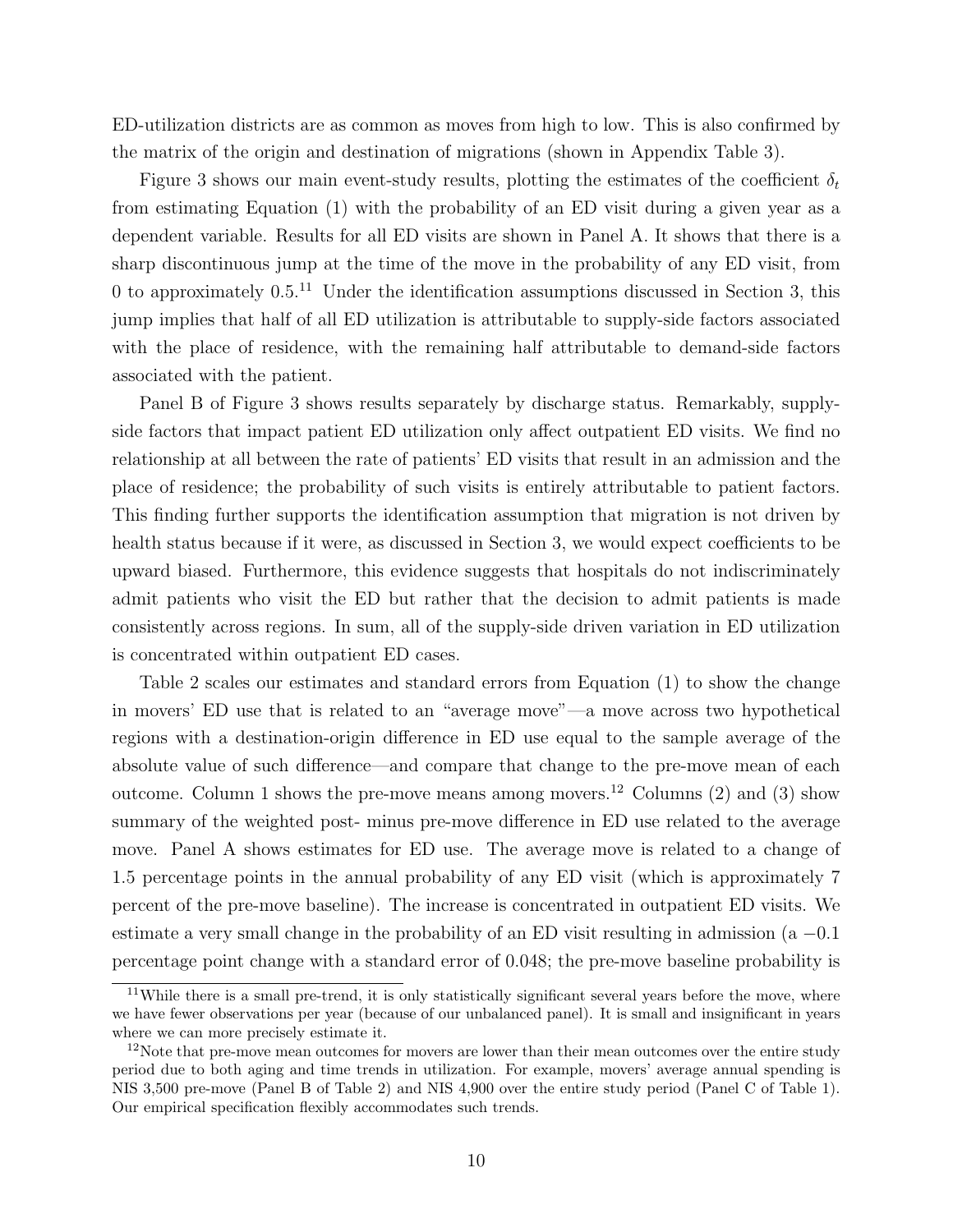5.8 percent). Increased outpatient ED use is mirrored by a 1.95 percentage point decrease in the probability of any UCC visit (approximately a third of the pre-move baseline probability of 5.2 percent).

### 4.2 Other Outcomes

[Appendix Figure 1](#page-27-0) and [Appendix Figure 2](#page-28-0) show additional event-study results relating patient spending—overall and by type of services—to destination-origin differences in ED use. [Appendix Figure 1](#page-27-0) shows estimates of Equation [\(1\)](#page-8-1) with spending in each service category on the left-hand side using the same destination-origin difference in ED visit rates,  $\Delta ED_i$ , on the right-hand side. Consistent with our main result, following a move, a patient's spending on ED becomes more similar to the average spending in the destination area. In addition, we find that moving to an area with a higher (lower) average ED use rate is positively correlated with spending on primary care services and negatively correlated with spending on urgent care centers, specialist visits, and outpatient laboratory services.

Panel B of Table [2](#page-23-0) shows the estimated change in utilization associated with the average place-related change in the ED utilization rate. Column 1 shows the average pre-move spending in each category. Column 2 shows the estimated weighted mean difference between post- and pre-move estimates shown in [Appendix Figure 1,](#page-27-0) scaled by the average absolute destination-origin difference in ED use, and column 3 shows standard errors (details of this calculation are discussed in the Appendix). [Appendix Figure 2](#page-28-0) summarizes these same results visually. For each category, the left panel of [Appendix Figure 2](#page-28-0) shows the average annual pre-move spending among movers, and the right panel shows the estimated change in utilization associated with an average move.

Place-related differences in ED use are most strongly—and negatively—associated with spending on unplanned admissions. They are positively associated with spending on primary care and imaging. These findings are consistent with ED visits that complement primary care visits and substitute for office-based consults and diagnostics. Overall, moving to an area with higher (lower) ED use is associated with a decrease (increase) in spending overall, as lower spending on unplanned hospital admission offsets the increased spending on ED and complementary services.

We perform additional heterogeneity analyses whereby we re-estimate the event-study model specified in Equation [\(1\)](#page-8-1) separately for moves from low to high ED-use districts and from high to low ED-use districts [\(Appendix Figure 3\)](#page-29-0). We also separately estimate the same model for moves associated with above-median and below-median change in the absolute destination-origin difference in ED use [\(Appendix Figure 4\)](#page-30-0). In both cases, we find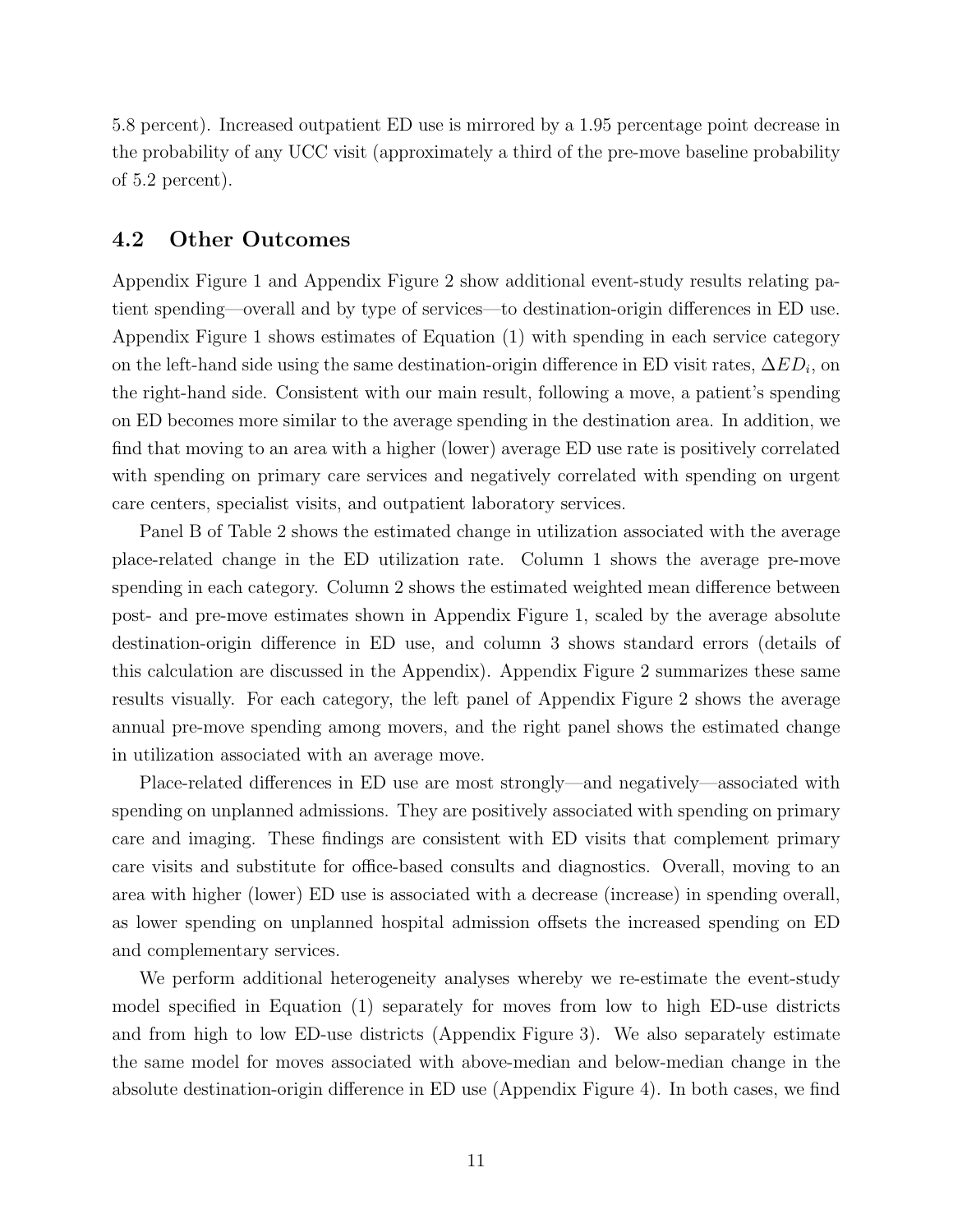that results hold similarly across subsamples.

# <span id="page-13-0"></span>5 Decomposing ED Utilization via Hospital Entry

In this section we complement the previous analysis with an event-study design, in which we estimate the contribution of supply- versus demand-side factors to ED utilization using an alternative supply-side shock, or "treatment": an opening of a new general hospital, which sharply improved ED access for nearby residents.

### 5.1 Data Sample and Empirical Specification

In 2017, a new general hospital was opened in Ashdod—the sixth largest city in Israel, with a population of 220,000 in 2017—introducing to the city its first emergency department. Prior to its opening, the closest emergency departments serving the Ashdod population (which we refer to as "the treated population") were located in general hospitals in nearby cities, each located 32 km (20 miles) away. Therefore, the opening of a new general hospital resulted in a sharp change in local availability of emergency services.

As a comparison group, we pick the five Israeli cities most similar in their total population size to the treated city.<sup>[13](#page-13-1)</sup> Throughout the study period, each of these cities had been served by at least one local hospital and had not experienced hospital entry or exit. We sample the entire Clalit patient population aged 25 and older in these cities.

Table [3](#page-24-0) shows summary statistics for this sample. Residents of both the treated and comparison cities have similar mortality rates, ages, and gender composition. Compared to Ashdod, other cities have higher average socioeconomic statuses and lower morbidity burdens (measured by the Johns Hopkins Adjusted Clinical (ACG) Group commercial risk classifier).<sup>[14](#page-13-2)</sup> Nonetheless, both the treated and comparison populations have similar average total annual healthcare spending (NIS 9,200 versus NIS 8,950; the breakdown by category is also similar). In line with Ashdod's relatively limited access to ED services throughout the beginning of the sample period, its residents visit the ED less and visit urgent care centers more than residents of comparison cities.

<span id="page-13-1"></span><sup>&</sup>lt;sup>13</sup>We chose the Israeli cities ranked third to eighth in Israel by 2017 total population size (ranging between 200,000 and 280,000 residents). These cities are: Haifa, Rishon LeZion, Petah Tikva, Netanya, and Be'er Sheva. We did not include in the comparison group Jerusalem and Tel Aviv (ranked first and second), which are substantially bigger, and the cities ranked ninth through eleventh (with populations of between 150,000 and 200,000 residents), which are all part of the Tel Aviv metropolitan area.

<span id="page-13-2"></span><sup>&</sup>lt;sup>14</sup>The ACG system is used by both commercial insurers and non-commercial healthcare organizations worldwide (as well as by Clalit) to describe or predict a population's past or future healthcare utilization and costs. For more information, see the Johns Hopkins ACG System Version 11.0 Technical Reference Guide (2014).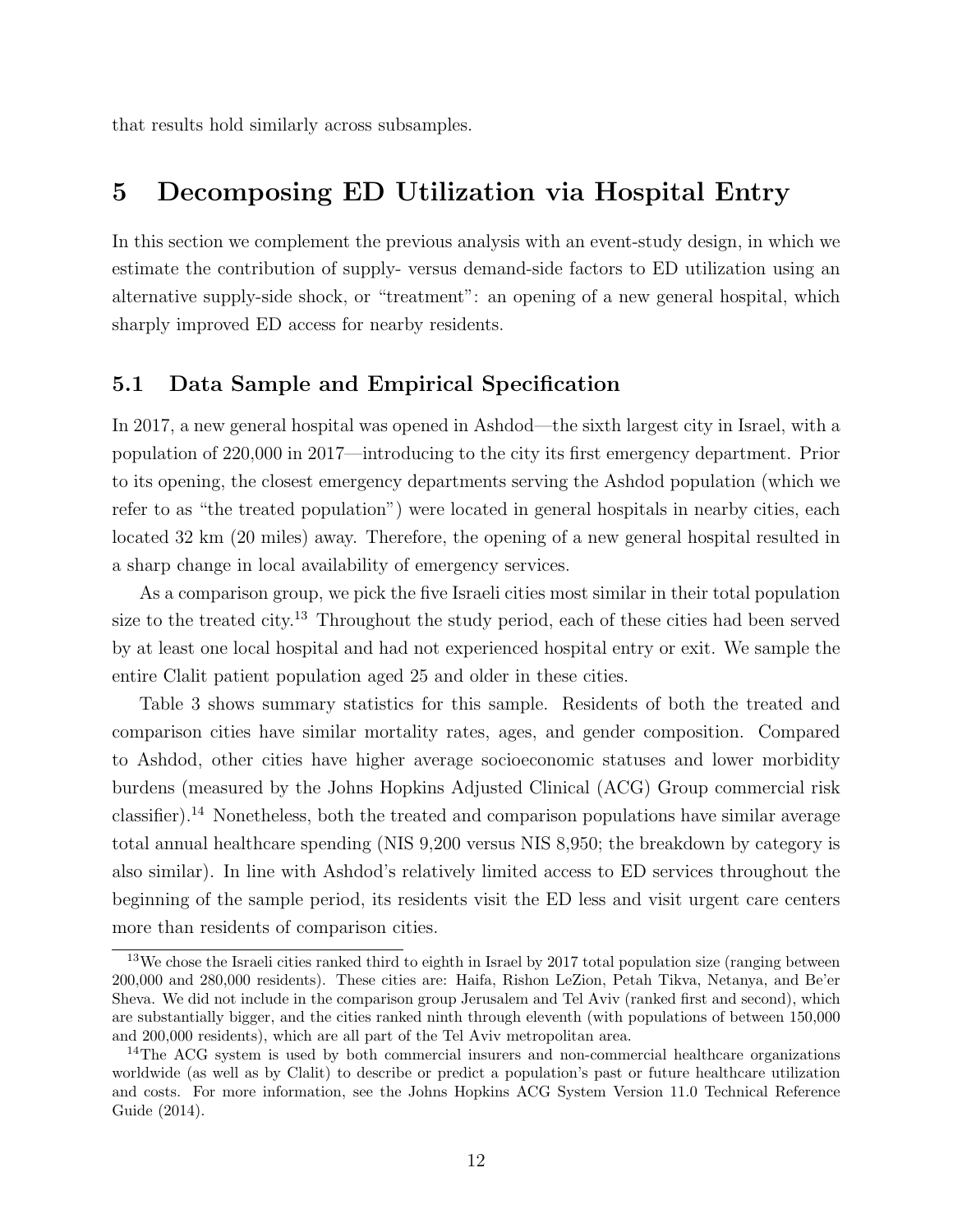Using individual-level claims data on the sample of treated and comparison cities from 2015–2018 aggregated at a quarterly or monthly frequency, we estimate a difference-indifferences specification:

<span id="page-14-1"></span>
$$
Y_{it} = \alpha_i + \beta X_{it} + \gamma T_i + \delta_t + \eta_t T_i + \varepsilon_{it},\tag{2}
$$

where i and t index individuals and the number of periods since hospital opening;  $Y_{it}$  is one of the same outcomes as in Equation [\(1\)](#page-8-1), including ED use and cost by category;  $\alpha_i$  and  $X_{it}$ are individual fixed effects and controls for time-varying individual characteristics (including age and ACG resource utilization band); and  $T_i$  is a "treatment" dummy for whether the individual lives in an area where a hospital opened.

The parameter of interest is  $\eta_t$ , the impact of a positive shock to ED access on ED use by nearby residents, relative to residents of other cities that did not experience such a shock. To the extent that an increased availability of ED induces greater ED use, we expect an increase in ED use in the treated city post-treatment. In addition to this specification, which we use to produce event-study plots, we also estimate another variant substituting the monthly dummies with one dummy for all periods  $t$  after the hospital opening for reporting the overall effects in a more succinct tabulated form. The identification assumption is that trends in the treated and other cities would have been common if not for the shock we observe. Given that planning and constructing a hospital is a multi-year process, it seems plausible that the exact opening day is determined by factors such as construction and licensing, and not in exact anticipation of local healthcare utilization (even if it is correlated with long-run healthcare needs of the local population).<sup>[15](#page-14-0)</sup>

#### 5.2 Results

As may be expected, the hospital opening led to a sharp increase in the treated city's ED use, moving it from the bottom to the middle of the range of ED use across all comparison cities. This change is evident in Figure [4,](#page-21-0) which shows the average monthly probability of ED use in each of the comparison cities in our sample (the treated city in black; comparison cities in gray).

Panel A of Table [4](#page-25-0) summarizes the estimated impact of hospital entry on ED use, from estimates of Equation [\(2\)](#page-14-1) at a quarterly frequency; disaggregated estimates are shown in [Appendix Figure 5.](#page-31-0) The improved access brought by the opening of a local ED was associated with a sharp increase in the probability of ED visits by nearby residents. Post-

<span id="page-14-0"></span><sup>&</sup>lt;sup>15</sup>The planned hospital construction was announced in 2002, and the bidding for its construction closed in 2011, six years before its inauguration.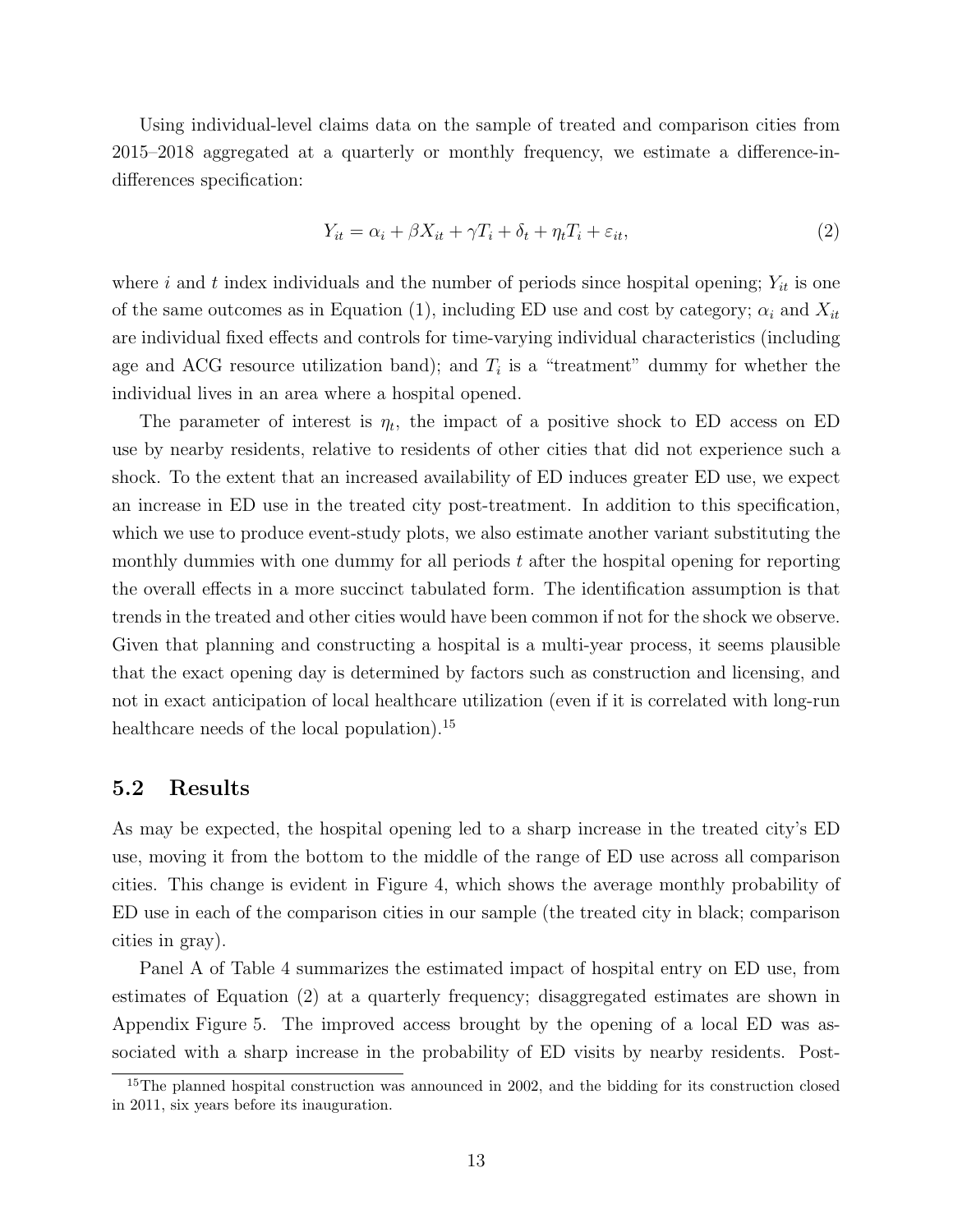treatment, treated residents were 27.5 percent more likely to visit the ED in a given month (a 0.7 percentage-point increase in the probability of a treated patient's visiting the ED each month, over the pre-period baseline of 2.5 percent).

Remarkably, consistent with our earlier findings from patient moves described in Section [4,](#page-10-0) the increased ED use associated with hospital entry is entirely concentrated in outpatient ED cases, the probability of which has increased by almost 50 percent following the event. The use of urgent care centers—an ED substitute for less severe cases—decreased by more than 10 percent. In contrast, there was virtually no change in the share of patients with ED visits resulting in an admission (a 0.01 percentage point increase over the pre-treatment baseline of 1.17 percent, with a standard error of 0.02 percentage points).

Panel B of Table [4](#page-25-0) shows estimates of Equation [\(2\)](#page-14-1) with spending on each category and in total as the outcome [\(Appendix Figure 6](#page-32-0) shows the same data as the table in a visual form; [Appendix Figure 7](#page-33-0) shows disaggregated estimates.) Average spending on ED services sharply increased among the treated population immediately after the opening (by 72 percent) and remained high throughout our sample period, which includes four quarters after the opening. Other spending categories that saw large increases were planned and unplanned inpatient services, which increased by 27 and 12 percent, respectively. Such increase is consistent with increased availability of inpatient services as a result of the hospital's opening. Overall, the hospital's opening was associated with a 9.1 percent increase in total average spending.

It is important to highlight that, naturally, hospital opening reflects a different type of shock to access than a patient move, which we analyzed in the previous section. While a move is associated with a change in the composition (and distance to) multiple health services available to movers, a hospital opening is primarily associated with a sharp change in access to emergency and inpatient services to nearby residents. Therefore, there is no reason the two changes should have the same association with spending. Indeed, our findings suggest that they differ in this regard.

All results are robust to the definition of the comparison group, as shown in [Appendix Figure 8](#page-34-0) and [Appendix Figure 9,](#page-35-0) which show estimates of Equation [\(2\)](#page-14-1) using five different samples obtained by separately pairing the treated city with each one of the comparison cities.

### <span id="page-15-0"></span>6 Conclusion

We document large geographic variation in ED use in Israel in 2011–2017, similar to that observed in other countries. We study the role of supply- and demand-side factors in explaining this variation using two approaches that exploit two distinct supply-side shocks to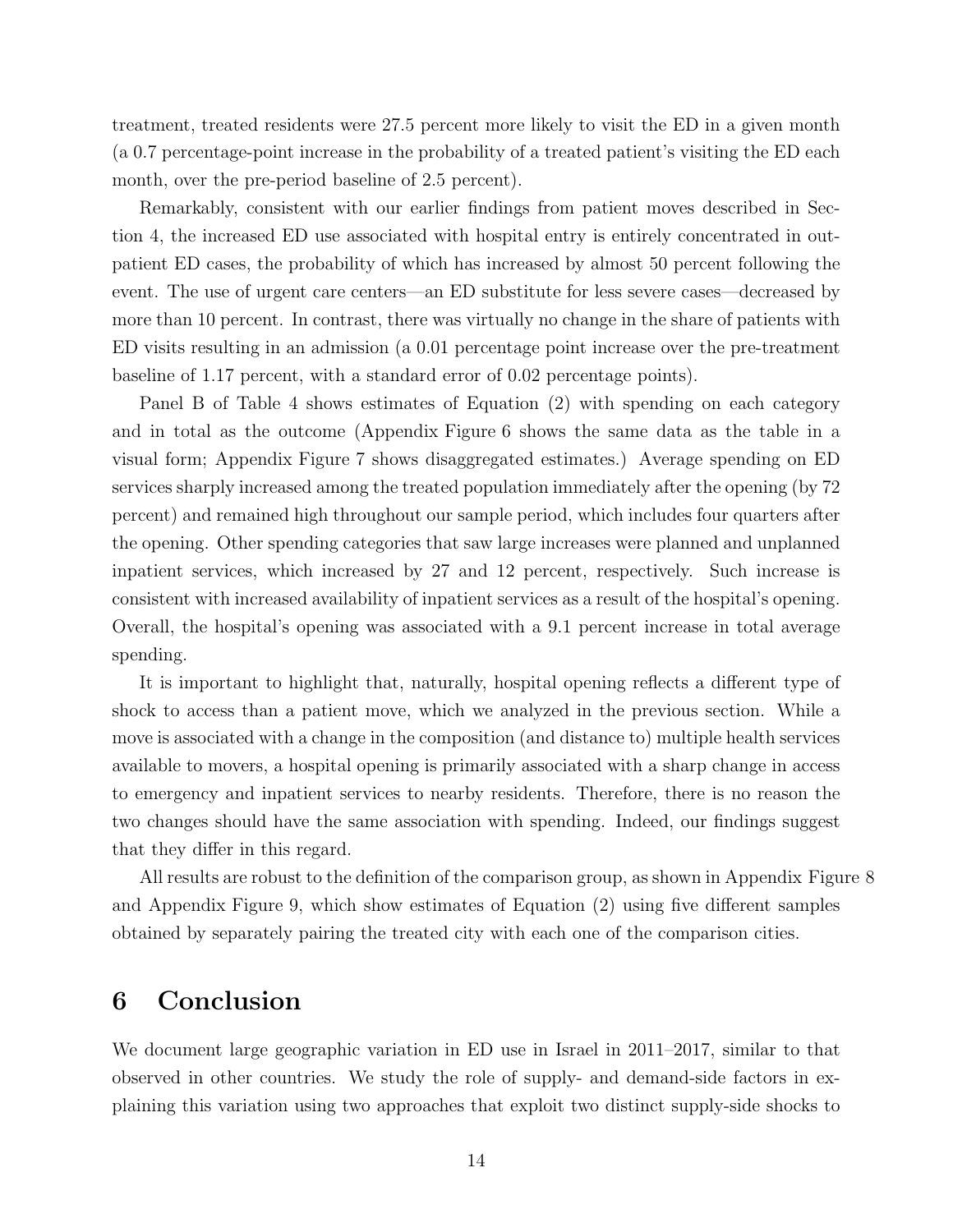ED access—patients who moved to an area with a different ED use rate and residents who had a nearby hospital opening. Overall, we find that about half of this variation can be attributed to supply-side factors and the rest to demand-side factors. Namely, we estimate that the probability of visiting the ED changed sharply after a move and following a hospital (and ED) opening.

In contrast, the variation in unscheduled admissions through the ED is entirely explained by person-specific demand factors. In particular, the (unconditional) probability of a patient's being urgently admitted through the ED in a given year did not change upon a move or following hospital entry. The fact that the marginal cases—those most affected by supply-side factors—are of low severity is unsurprising because there are many reasons for less severe cases to be the most responsive to variation in ED access. What is, perhaps, more surprising is that even though a patient's probability of utilizing the ED is affected by supply-side factors, the admission threshold is not. That is, if unplanned admissions are driven by demand-side factors alone, as we find, it does not appear that ED physicians in low versus high ED-access locations have different criteria associated with admitting patients. This finding militates against a host of explanations that attribute the observed variation in ED admissions to place- or hospital-specific factors. For example, unless the following forces exactly offset each other in our sample, our main finding is inconsistent with different hospitals having different admission thresholds due to varying capacity, quality of on-site diagnostic, or financial incentives.

### References

- <span id="page-16-4"></span>Abualenain, Jameel, William J Frohna, Robert Shesser, Ru Ding, Mark Smith, and Jesse M Pines. 2013. "Emergency department physician-level and hospital-level variation in admission rates." Annals of Emergency Medicine, 61(6): 638–643.
- <span id="page-16-3"></span>Agha, Leila, Brigham Frandsen, and James B Rebitzer. 2019. "Fragmented division of labor and healthcare costs: Evidence from moves across regions." Journal of Public Economics, 169: 144–159.
- <span id="page-16-0"></span>Alexander, Diane, Janet Currie, and Molly Schnell. 2019. "Check up before you check out: Retail clinics and emergency room use." Journal of Public Economics, 178: 1–18.
- <span id="page-16-1"></span>Allen, Lindsay, Janet R. Cummings, and Jason Hockenberry. 2019. "Urgent Care Centers and the Demand for Non-Emergent Emergency Department Visits." NBER Working Paper No. 25428.
- <span id="page-16-2"></span>Cutler, David, Jonathan Skinner, Ariel Dora Stern, and David Wennberg. 2019. "Physician beliefs and patient preferences: A new look at regional variation in health care spending." American Economic Journal: Economic Policy, 11(1): 192–221.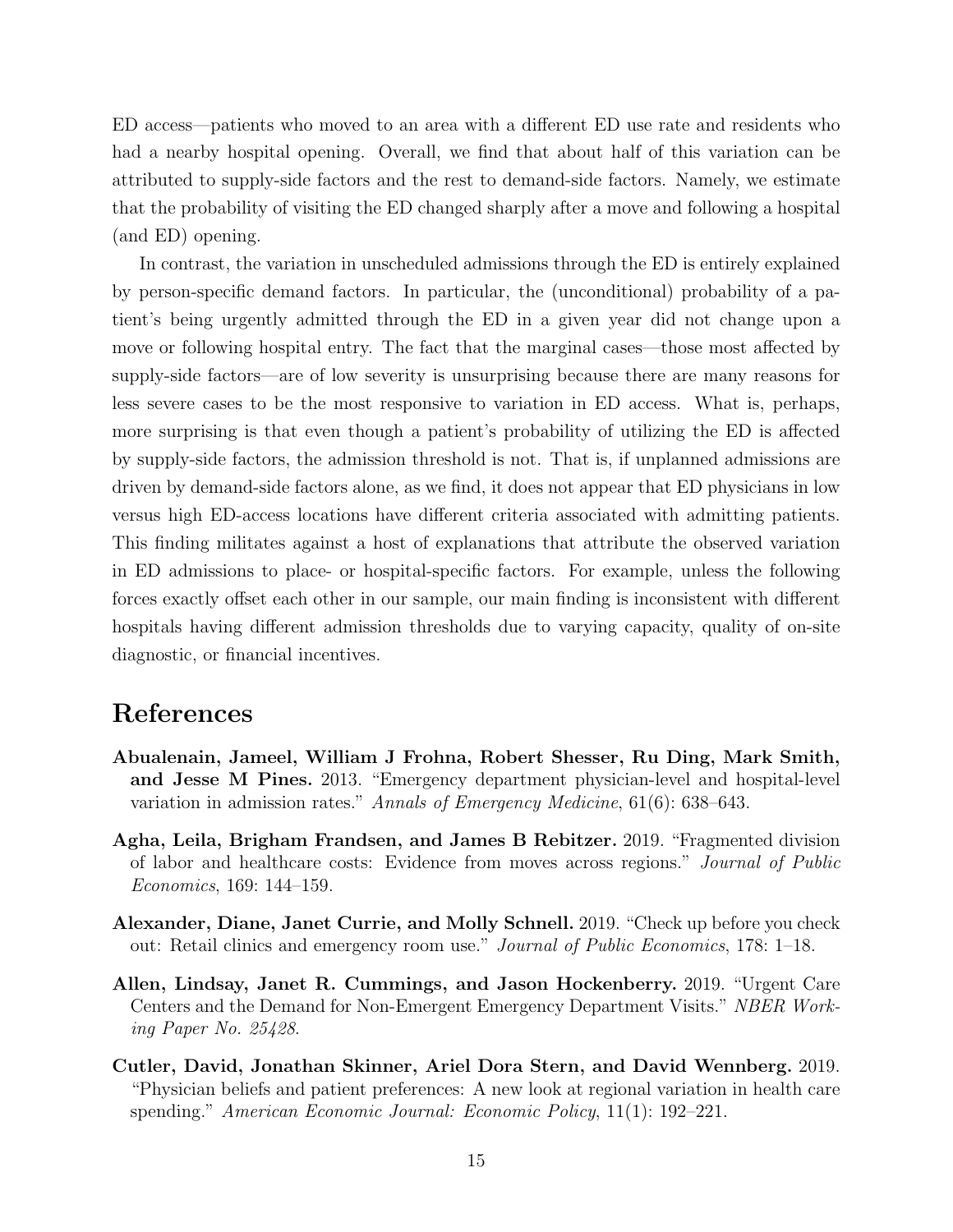- <span id="page-17-5"></span>Dawson, Heather, Jaya Weerasooriya, and Greg Webster. 2008. "Hospital admissions via the emergency department: Implications for planning and patient flow." Health Care Quarterly, 11: 2–20.
- <span id="page-17-3"></span>Finkelstein, Amy, Matthew Gentzkow, and Heidi L Williams. 2019. "Place-based drivers of mortality: Evidence from migration." NBER Working Paper No. 25975.
- <span id="page-17-1"></span>Finkelstein, Amy, Matthew Gentzkow, and Heidi Williams. 2016. "Sources of geographic variation in health care: Evidence from patient migration." The Quarterly Journal of Economics, 131(4): 1681–1726.
- <span id="page-17-2"></span>Finkelstein, Amy, Matthew Gentzkow, and Heidi Williams. 2018. "What drives prescription opioid abuse? Evidence from migration." SIEPR Working Paper 18-028.
- <span id="page-17-7"></span>Llovera, Ingrid, Kirsten Loscalzo, Jia Gao, Timmy Li, Martina Brave, Lance Becker, and Isabel Barata. 2019. "Increased access to urgent care centers decreases low acuity diagnoses in a nearby hospital emergency department." The American journal of emergency medicine, 37(3): 486–488.
- <span id="page-17-0"></span>Sabbatini, Amber K, Brahmajee K Nallamothu, and Keith E Kocher. 2014. "Reducing variation in hospital admissions from the emergency department for low-mortality conditions may produce savings." Health Affairs, 33(9): 1655–1663.
- <span id="page-17-4"></span>Shoff, Carla, Kadin Caines, and Jesse M Pines. 2018. "Geographic variation in predictors of emergency department admission rates in US Medicare fee-for-service beneficiaries." The American Journal of Emergency Medicine.
- <span id="page-17-6"></span>Van Parys, Jessica. 2016. "Variation in physician practice styles within and across emergency departments." PLoS One, 11(8).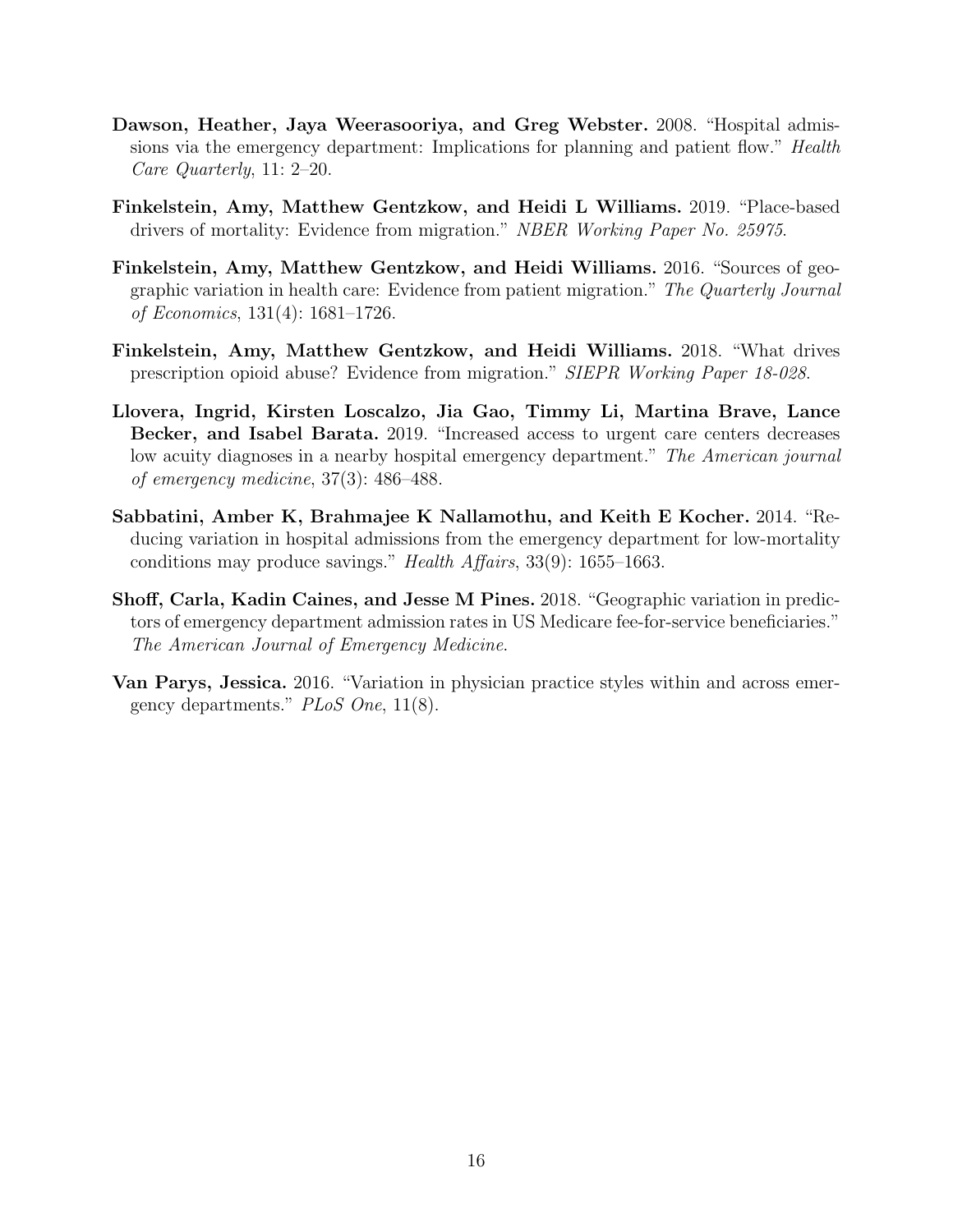<span id="page-18-0"></span>

Figure 1: Main Principal Components of Cross-District ED Use and Spending

Notes: Figure shows, for the sample of three million covered adults, the loading of different ED use and spending categories on the two main principal components of between-district variation in ED use and spending on different service categories. The figure is based on the data on district means shown in [Appendix Table 1](#page-36-0) with variables standardized prior to the analysis. The two main principal components explain 75.1 percent of the total variation in shown measures. UCC stands for the fraction of residents with any urgent care center visit. ED Visit stands for the fraction of all residents with at least one emergency department visit, by visit outcome (home or hospital).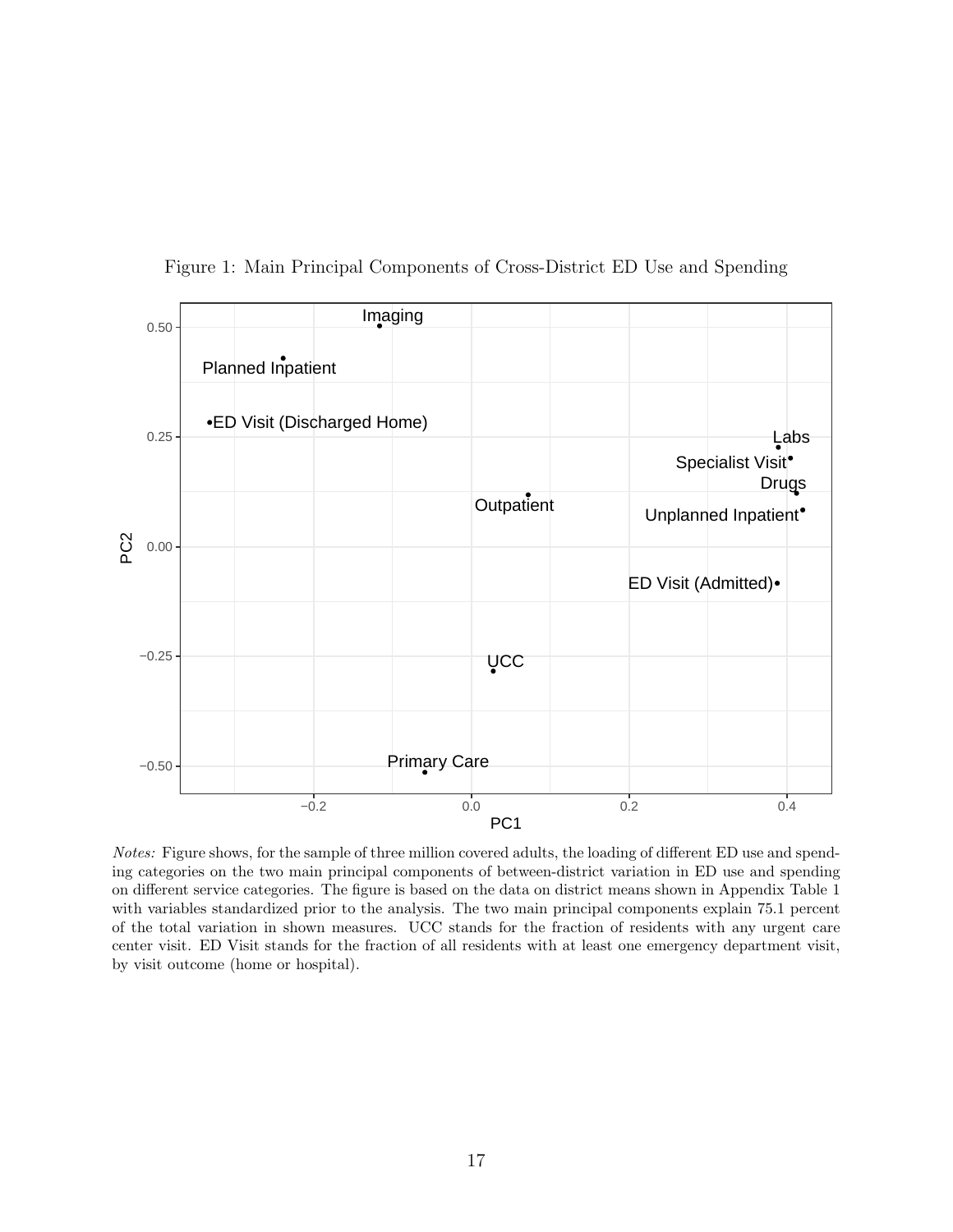<span id="page-19-0"></span>

Figure 2: Destination-Origin Differences in ED Utilization Rates

Notes: The figure shows, for the sample of 150,676 movers, the distribution of the difference between each mover's origin and destination districts' average ED visit rate. Averages for each district are calculated for the entire population over the entire study period (excluding the year of the move for movers). An average move involves an absolute origin-destination difference in the ED use rate of 2.6 percentage points. See [Appendix Table 1](#page-36-0) for additional information on the distribution of ED visit rates across districts. See [Appendix Table 3](#page-38-0) for additional information on the distribution of origin and destination of moves.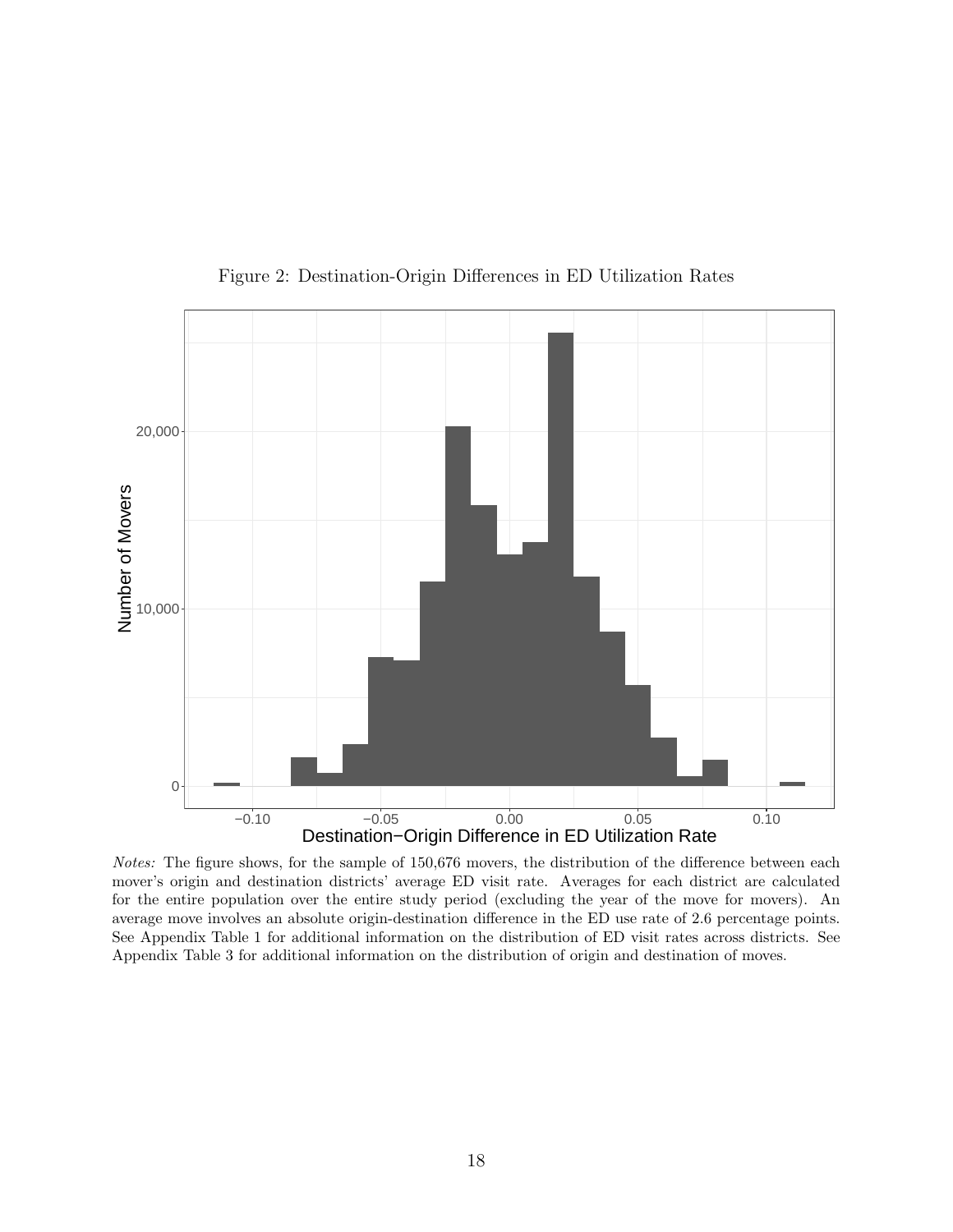<span id="page-20-0"></span>Figure 3: Change in Movers' ED Use Related to the Destination-Origin Difference in ED Visit Rates



Notes: The figure shows event-study estimates of the fraction of movers' ED use that is associated with the destination-origin difference in ED visit rates, namely,  $\delta_t$  from Equation [\(1\)](#page-8-1). Year 0 is the year of the move. The coefficient of the year before the move is normalized to 0. The sample is all movers  $(N = 1,274,445)$ patient-years).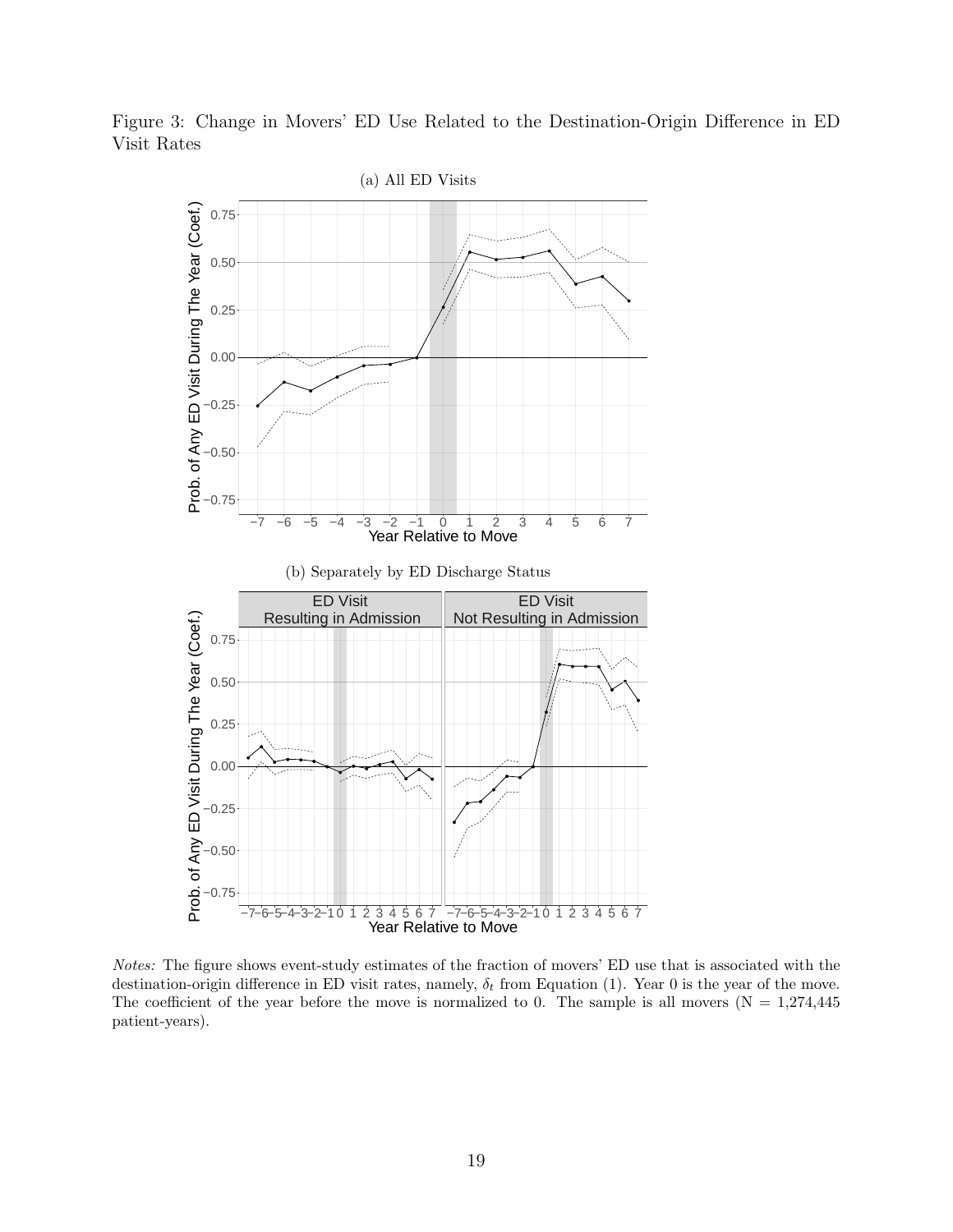<span id="page-21-0"></span>

Figure 4: Monthly ED Utilization Before and After Hospital Opening

(b) ED Visits by Discharge Status



Notes: For the treated city (solid black) and five comparison cities (gray), the figure shows the fraction of residents with one or more ED visit during each month. The gray vertical shade highlights November 2017, the month in which the index city had opened its first ED. Before that time, it had been served only by the emergency departments in adjacent cities. Comparison cities were served by at least one local emergency department throughout the study period. The sample consists of 41,031 treated and 343,332 untreated patients (N=17,870,139 patient-months)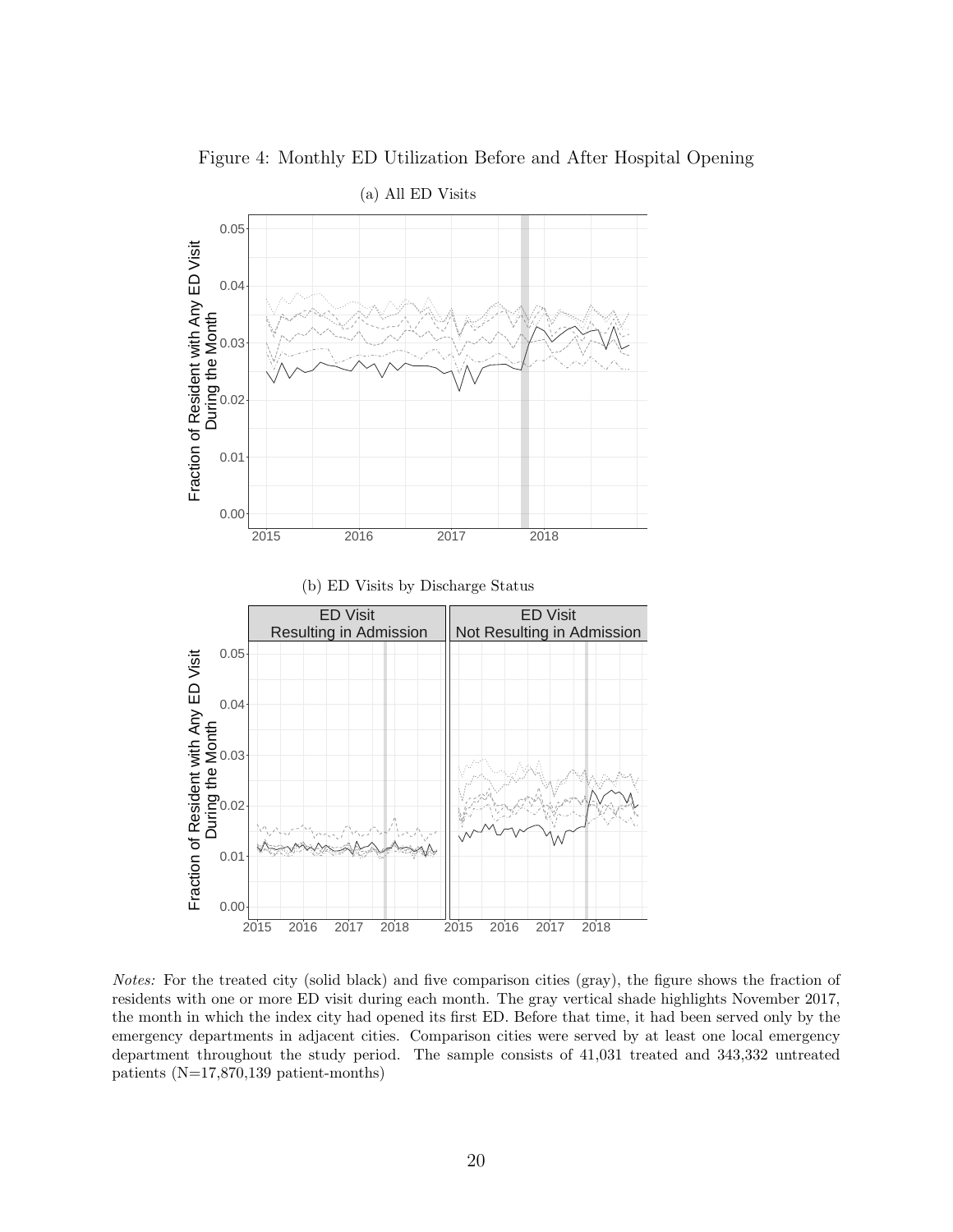<span id="page-22-0"></span>

|                                              | <b>Movers</b> | Non-Movers |
|----------------------------------------------|---------------|------------|
|                                              | (1)           | (2)        |
| A. Demographics and Health Status            |               |            |
| Age $(mean)$                                 | 40.6          | 50.8       |
| Female (percent)                             | 49.5          | 52.4       |
| High SES (percent)                           | 52.1          | 32.7       |
| Number of Chronic Conditions (mean)          | 2.28          | 3.41       |
| ACG High Resource (percent)                  | 6.8           | 12.4       |
| Annual Mortality Rate (percent)              | 0.42          | 1.22       |
| <b>B.</b> Annual Emergency Department Use    |               |            |
| Percent with ED Visit, by Visit Outcome      |               |            |
| Any Outcome                                  | 22.5          | 24.3       |
| Discharged Home (Outpatient ED)              | 18.8          | 18.8       |
| Admitted (Inpatient ED)                      | 6.9           | $\,9.3$    |
| Died                                         | 0.016         | $0.057\,$  |
| Fraction of ED Visits Resulting in Admission | 25.8          | 34.3       |
| Percent with UCC Visit                       | 5.5           | 5.4        |
| C. Annual Spending, By Category (mean, NIS)  |               |            |
| Total (All Categories)                       | 4,946         | 6,689      |
| <b>Emergency Department</b>                  | 200           | 190        |
| Prescription Drugs                           | 1,173         | 1,441      |
| Inpatient - Unplanned                        | 1,222         | 1,796      |
| Inpatient - Planned                          | 670           | 1,113      |
| <b>Outpatient Services</b>                   | 564           | 862        |
| Primary Care Visits                          | 221           | 293        |
| Specialist Visits                            | 243           | 266        |
| <b>Imaging Services</b>                      | 275           | $302\,$    |
| Laboratory Services                          | 196           | 175        |
| Other                                        | 175           | 243        |
| Number of Observations (Patient-Year)        | 1,274,445     | 20,085,457 |
| Number of Patients                           | 150,676       | 2,723,196  |

Table 1: Characteristics of Movers and Non-Movers

Notes: Descriptive statistics comparing our main sample of patients who moved and patients who did not move during 2011–2017. Panel A shows demographic and health status information. High SES is the top tercile of zipcode-based socioeconomic status scores. ACG High Resource is a dummy for high predicted utilization. Panel B shows ED use—having any visits during the year and the number of visits conditional on any visits, by discharge status. Panel C shows healthcare utilization by service category. Non-mover spending was calculated using a random subsample of 100,000 patients. See Section [2.2](#page-6-1) for detailed sample and variable definitions.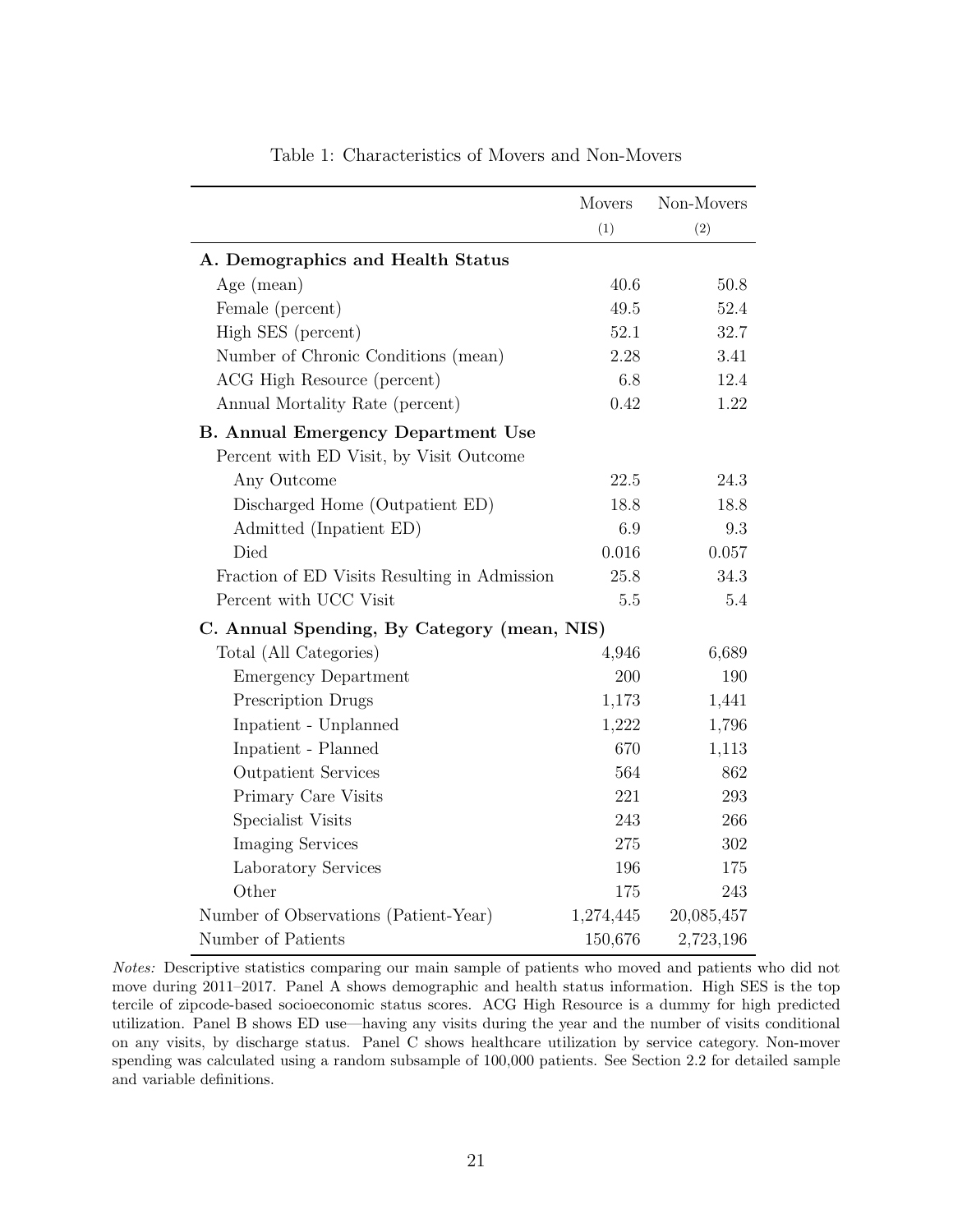|                                         | Pre-Move<br>Mean | Change Related to<br>Average Absolute<br>Origin-Destination<br>Difference in ED Use | S.E.    |
|-----------------------------------------|------------------|-------------------------------------------------------------------------------------|---------|
|                                         | (1)              | (2)                                                                                 | (3)     |
| A. Annual Emergency Department Use      |                  |                                                                                     |         |
| Any ED Visit                            | 0.207            | 0.0152                                                                              | 0.00080 |
| Any ED Visit Not Resulting in Admission | 0.175            | 0.0175                                                                              | 0.00075 |
| Any ED Visit Resulting in Admission     | 0.058            | $-0.0010$                                                                           | 0.00048 |
| Any UCC Visit                           | 0.052            | $-0.0195$                                                                           | 0.00049 |
| B. Annual Spending (by Category)        |                  |                                                                                     |         |
| <b>Emergency Department</b>             | 162.5            | 21.9                                                                                | 1.3     |
| Primary Care Visits                     | 209.3            | 7.2                                                                                 | 0.5     |
| <b>Imaging Services</b>                 | 180.9            | 5.6                                                                                 | 1.9     |
| Other                                   | 128.1            | $-2.2$                                                                              | 3.2     |
| <b>Prescription Drugs</b>               | 882.2            | $-7.2$                                                                              | 28.7    |
| Specialist Visits                       | 199.4            | $-9.4$                                                                              | 0.8     |
| Inpatient - Planned                     | 447.1            | $-10.3$                                                                             | 17.6    |
| <b>Outpatient Services</b>              | 347.4            | $-10.5$                                                                             | 17.6    |
| Laboratory Services                     | 155.4            | $-10.9$                                                                             | 1.6     |
| Inpatient - Unplanned                   | 775.8            | $-85.9$                                                                             | 23.5    |
| Total (All Categories)                  | 3494.5           | $-105.0$                                                                            | 54.5    |

<span id="page-23-0"></span>Table 2: The Change in ED Use and in Spending Related to Destination-Origin Difference in ED Use

Notes: Table shows estimates of the change in movers' ED use, following a move. Column 1 shows the average pre-move mean of each outcome. Columns 2 shows estimates of the change in ED use that is related to an "average move"—a move across two hypothetical regions with a destination-origin difference in ED use equal to the sample average of the absolute value of such difference. These estimates were obtained using Equation [\(1\)](#page-8-1), collapsed to the difference between all post- and pre-periods (weighted by sample size) and scaled to show the effect on spending associated with the average absolute origin-destination difference in ED utilization in our sample, which is 2.6 percentage points. Details of these calculations are discussed in the Appendix. Column 3 shows estimated standard errors, clustered by patient. Panel A shows estimates for the probability of ED and UCC use. Panel B shows estimates for spending on different types of services. Spending is denominated in New Israeli Shekels (NIS). The sample is all movers (N=1,274,445 patient-years).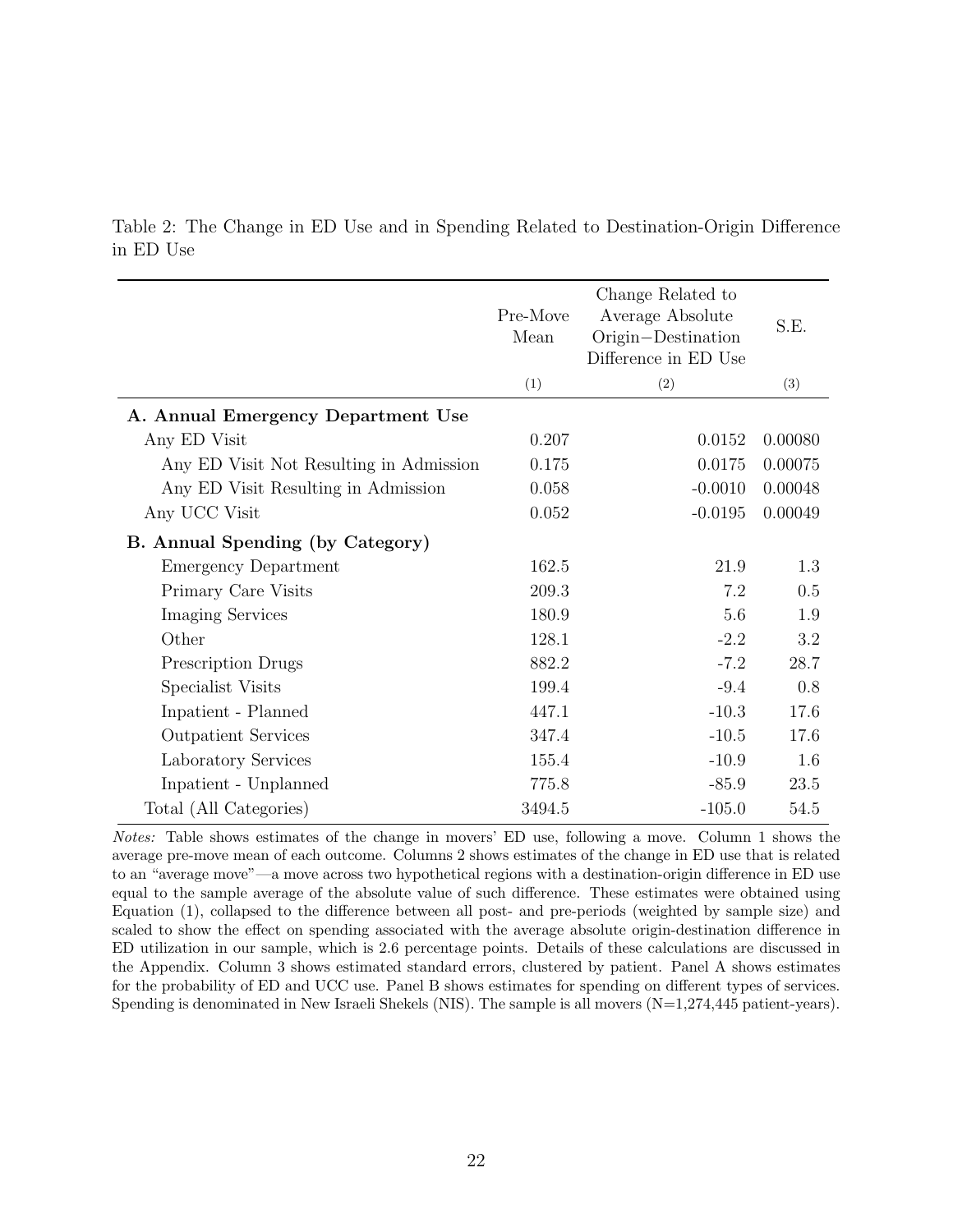<span id="page-24-0"></span>

|                                              | Treated City | Comparison Cities |
|----------------------------------------------|--------------|-------------------|
|                                              | (1)          | (2)               |
| A. Demographics and Health Status            |              |                   |
| Age (mean)                                   | 54.8         | 54.8              |
| Female (percent)                             | 53.7         | 53.9              |
| High SES (percent)                           | 25.8         | 43.4              |
| Number of Chronic Conditions (mean)          | 4.48         | 4.05              |
| ACG High Resource (percent)                  | 19.4         | 16.0              |
| Annual Mortality Rate (percent)              | 1.62         | 1.60              |
| <b>B. Annual Emergency Department Use</b>    |              |                   |
| Percent with ED Visit, by Visit Outcome      |              |                   |
| Any Outcome                                  | 21.6         | 25.4              |
| Discharged Home (Outpatient ED)              | 15.6         | 19.6              |
| Admitted (Inpatient ED)                      | 9.7          | 9.9               |
| Died                                         | 0.058        | 0.070             |
| Fraction of ED Visits Resulting in Admission | 40.5         | 34.0              |
| Percent with UCC Visit                       | 13.6         | 5.9               |
| C. Annual Spending, By Category (mean, NIS)  |              |                   |
| Total (All Categories)                       | 9,193        | 8,956             |
| <b>Emergency Department</b>                  | 171          | 212               |
| Prescription Drugs                           | 2,165        | 2,185             |
| Inpatient - Unplanned                        | 2,249        | 2,219             |
| Inpatient - Planned                          | 1,729        | 1,421             |
| <b>Outpatient Services</b>                   | 1,149        | 1,284             |
| Primary Care Visits                          | 319          | 278               |
| Specialist Visits                            | 366          | 357               |
| <b>Imaging Services</b>                      | 420          | 438               |
| Laboratory Services                          | 215          | 226               |
| Other                                        | 387          | 328               |
| Number of Observations (Patient-Year)        | 160,116      | 1,340,494         |
| Number of Patients                           | 41,013       | 343,332           |

|  |  | Table 3: Summary Statistics: Treated and Comparison Cities |  |
|--|--|------------------------------------------------------------|--|
|  |  |                                                            |  |

Notes: Descriptive statistics for the sample of patients who resided in treated (experiencing hospital entry) and comparison cities (with no hospital entry) during 2015–2019. See Section [5](#page-13-0) for sample definitions. Panel A shows demographic and health status information. High SES is the top tercile of zipcode-based socioeconomic status scores. ACG High Resource is a dummy for high predicted utilization. Panel B shows ED use—having any visits during the year and the number of visits conditional on any visits, by discharge status. Panel C shows healthcare utilization by service category. For comparability with Table [1,](#page-22-0) the numbers shown are annual, aggregated at the patient-year level. To better reveal time trends, our analysis below aggregates the same data at the patient-month level.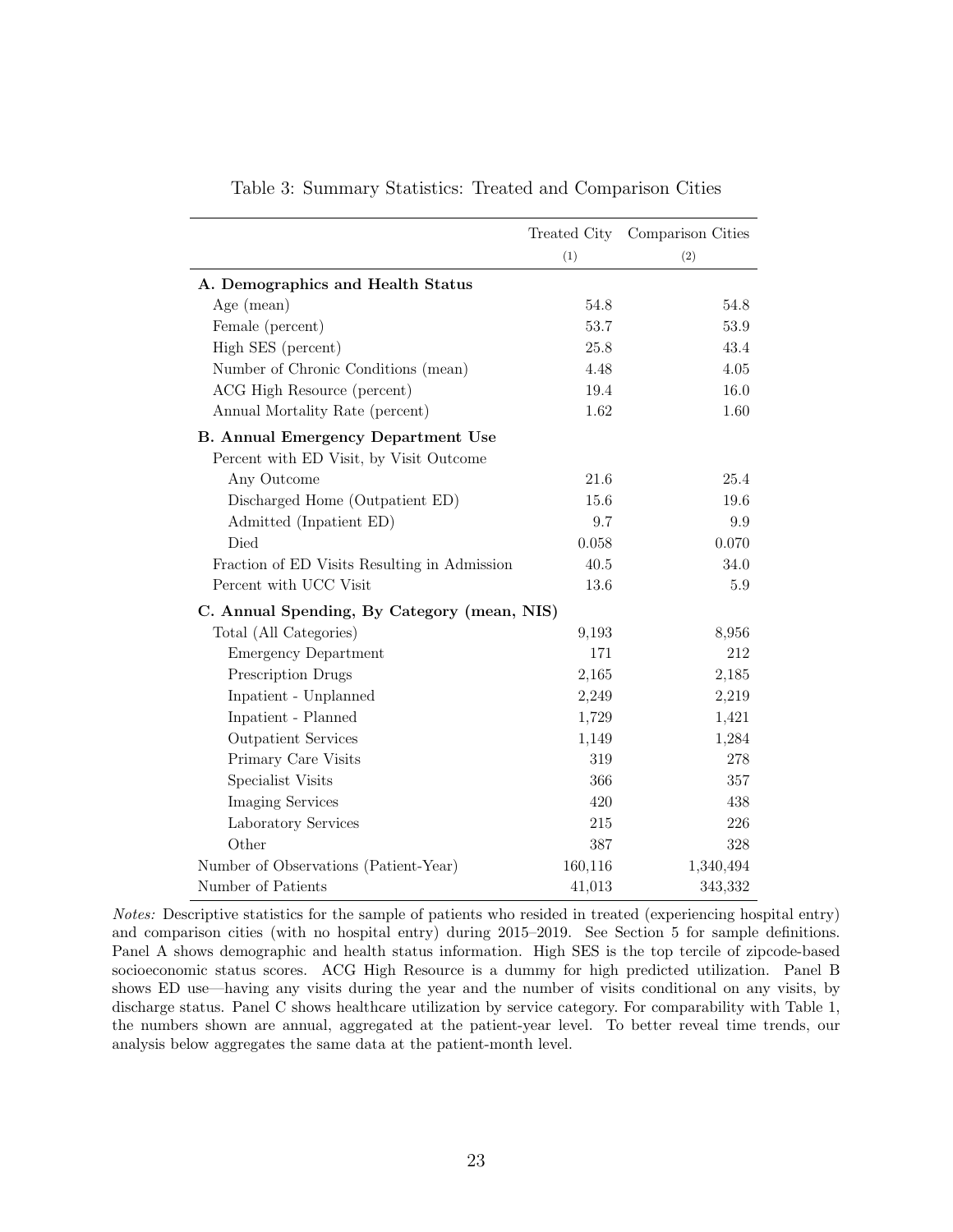<span id="page-25-0"></span>

|                                     | Estimated<br>Impact of<br>S.E.<br>Hospital Entry |           | Pre-Treatment<br>Mean Dep. Var<br>(for Treated) | Estimated Impact of<br>Entry as Perecent of<br>Pre-Treatment Mean<br>Dep. Var |
|-------------------------------------|--------------------------------------------------|-----------|-------------------------------------------------|-------------------------------------------------------------------------------|
|                                     | (1)                                              | (2)       | (3)                                             | (4)                                                                           |
| A. Monthly Emergency Department Use |                                                  |           |                                                 |                                                                               |
| Any ED Visit                        | 0.0070                                           | 0.0003    | 0.0255                                          | 27.5                                                                          |
| ED Visit Not Resulting in Admission | 0.0075                                           | 0.0003    | 0.0150                                          | 49.8                                                                          |
| ED Visit Resulting in Admission     | 0.0002                                           | 0.0002    | 0.0117                                          | $1.3\,$                                                                       |
| Any UCC Visit                       | $-0.0015$                                        | 0.0002    | 0.0141                                          | $-10.4$                                                                       |
| B. Monthly Spending (by Category)   |                                                  |           |                                                 |                                                                               |
| <b>Emergency Department</b>         | 8.6                                              | 0.3       | 11.9                                            | 71.9                                                                          |
| Prescription Drugs                  | 3.7                                              | 5.4       | 175.5                                           | 2.1                                                                           |
| <b>Imaging Services</b>             | 2.5                                              | 0.5       | 33.1                                            | 7.7                                                                           |
| Laboratory Services                 | $-0.5$                                           | $\rm 0.3$ | 17.7                                            | $-2.6$                                                                        |
| Other                               | $-0.8$                                           | 1.0       | 31.5                                            | $-2.5$                                                                        |
| <b>Outpatient Services</b>          | $-4.3$                                           | 3.8       | 94.6                                            | $-4.6$                                                                        |
| Inpatient - Planned                 | $35.7\,$                                         | 6.1       | 134.6                                           | $26.5\,$                                                                      |
| Primary Care Visits                 | $-0.5$                                           | 0.1       | 27.1                                            | $-1.7$                                                                        |
| Specialist Visits                   | 0.9                                              | 0.2       | 29.9                                            | 3.0                                                                           |
| Inpatient - Unplanned               | 21.4                                             | 7.1       | 179.3                                           | 11.9                                                                          |
| Total (All Categories)              | 66.7                                             | 13.5      | 737.2                                           | 9.0                                                                           |

#### Table 4: Change in ED Use and in Spending Related to ED Opening

Notes: Table shows estimates of the change in ED use due to ED opening. Column 1 shows estimates of Equation [\(2\)](#page-14-1) for the impact of hospital opening on ED use and healthcare spending of ("treated") nearby residents relative to residents of comparison cities that did not have any new hospital open during the study period. Column 2 shows standard errors for these estimates, clustered by patient. Column 3 shows the average pre-treatment outcome for residents of the treated city. Column 4 shows the magnitude of the impact (from column 1) as percent of the pre-move baseline (from column 3). The sample consists of 41,031 treated and 343,332 untreated patients (N=17,870139 patient-months).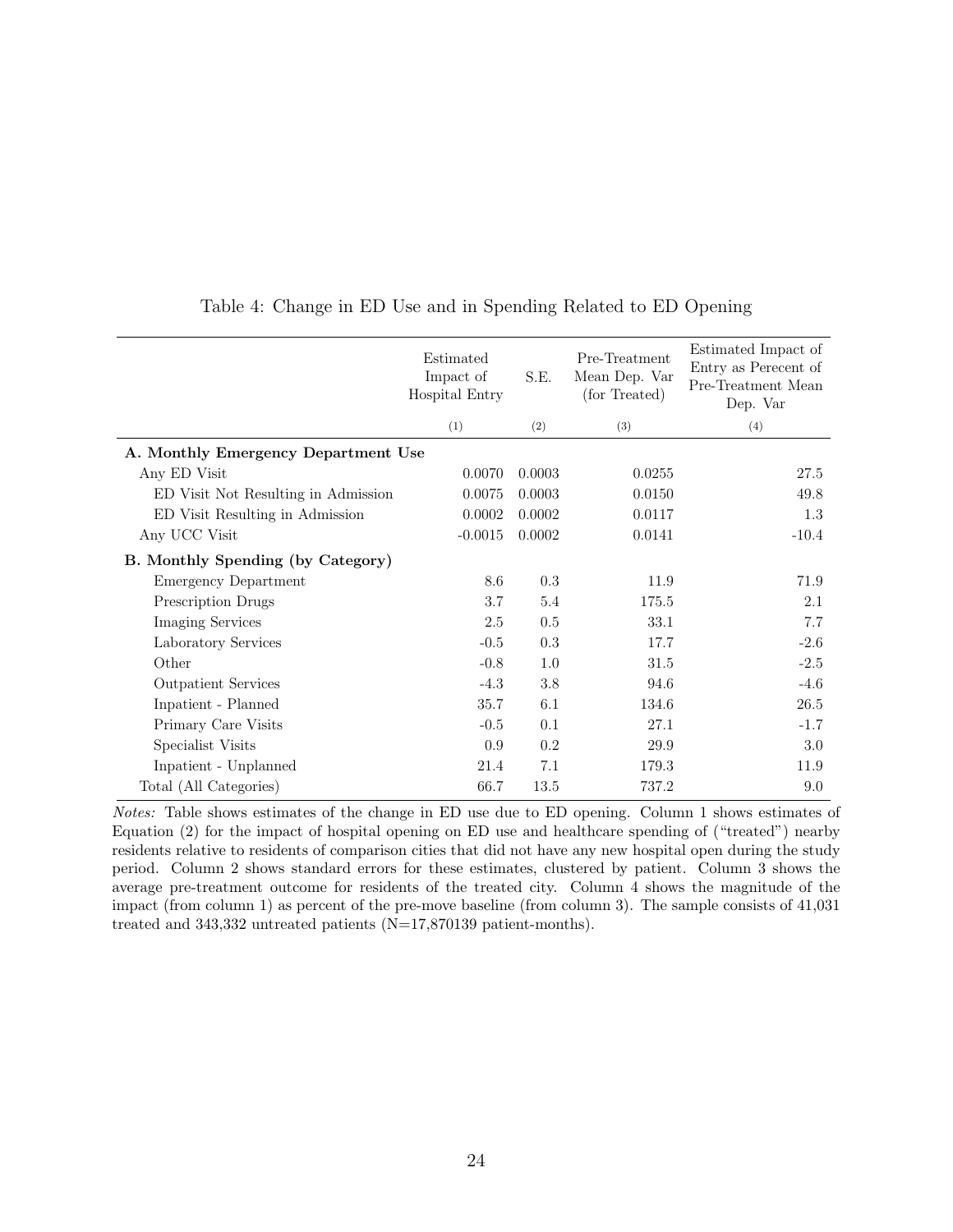### Appendix

### Weighted Difference Calculation

This section details the calculation of weighted mean differences and standard errors of outcomes from before and after the move.

Let  $n_t$  be the number of movers that are observed at event time t (years relative to their move), and let  $\hat{\delta}$  be the vector of estimated coefficients from Equation [\(1\)](#page-8-1). The estimated mean difference between post- and pre-move periods is the dot product:

$$
\widehat{\Delta Y} = w'\delta,\tag{A1}
$$

where and  $w_t$  equals  $-n_t/\sum_{s>0} n_s$  for  $t < 0$ ,  $n_t/\sum_{s>0} n_s$  for  $t > 0$ , and zero for the year of the move. Because the total number of observations in the pre and post period are not exactly equal,  $w_t \neq -w_{-t}$ , but by construction,  $\sum_{t>0} w_t = -\sum_{t<0} w_t = 1$ . Standard errors are obtained by weighting the estimated covariance matrix  $\hat{\Sigma}$  accordingly,  $w' \hat{\Sigma} w$ .

The resulting weighted average reflects the effect of a change from no one using the ED to everyone using the ED each year. To scale the effect, we calculate the average absolute destination-origin difference in ED use:

$$
\overline{\Delta ED} = \sum_{i} |\overline{ED}_{d(i)} - \overline{ED}_{o(i)}|,\tag{A2}
$$

and multiply both to obtain the effect of an average move:  $\widehat{\Delta Y} \cdot \overline{\Delta ED}$ .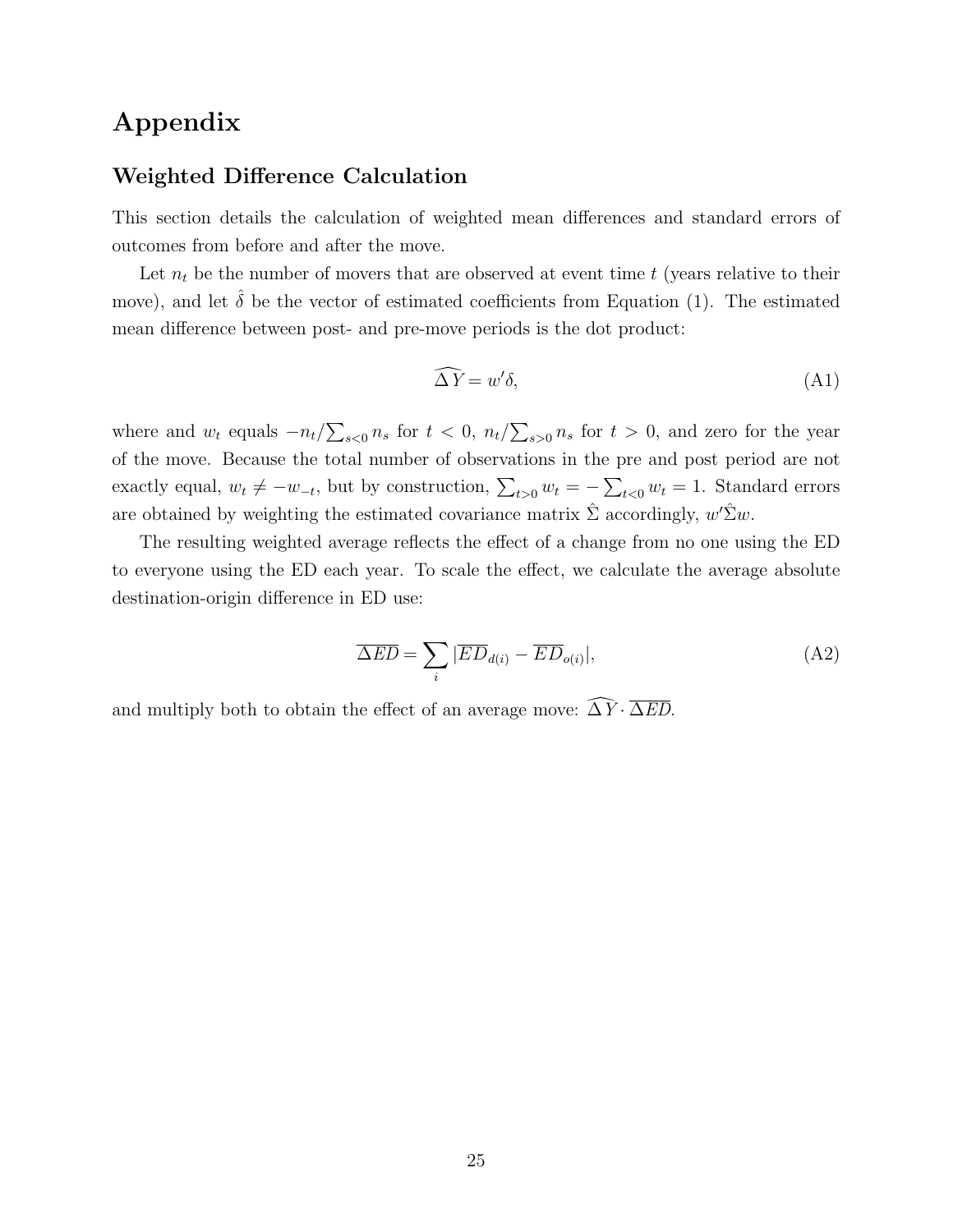

<span id="page-27-0"></span>Appendix Figure 1: Change in Movers' Spending and Utilization Related to Destination-Origin Difference in ED Visit Rates

Notes: Estimates of Equation [\(1\)](#page-8-1) for different spending measures. Estimates reflect the change in annual healthcare spending associated with destination-origin difference in ED utilization rate. Year 0 is the year of the move. The coefficient of the year before the move is normalized to 0. Spending is denominated in NIS (except for UCC, where the y-axis scale is percentage point). Total is the total annual spending on all service types. Standard errors are clustered by patient. The sample is all movers  $(N = 1,274,445$  patient-years).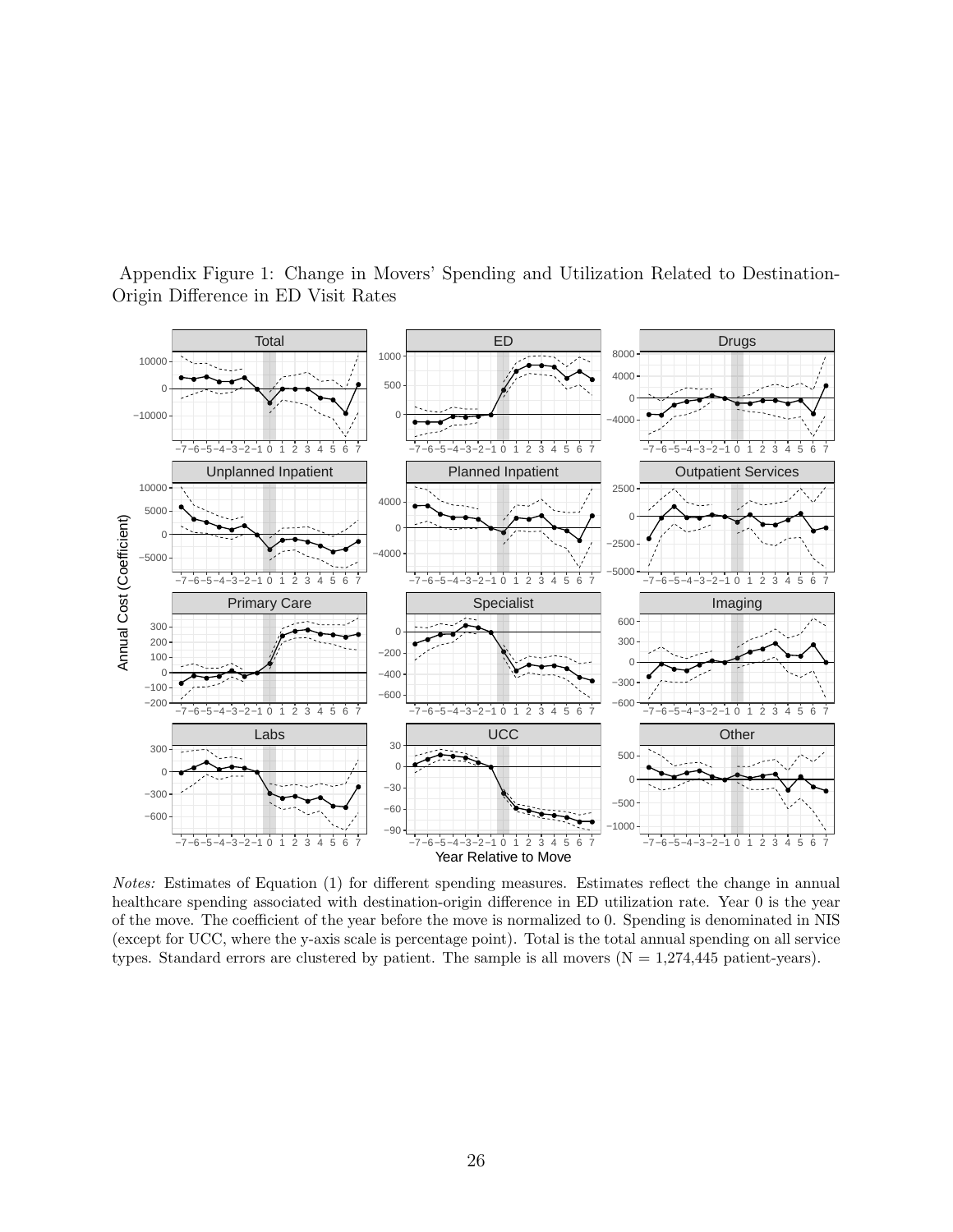<span id="page-28-0"></span>Appendix Figure 2: Baseline Spending and Changes in Movers' Spending Related to Destination-Origin Difference in ED Visit Rates



Notes: The figure shows average pre-move annual spending and estimates of the change in spending following a move that is related to each mover's destination-origin difference in ER, by type of service. For each service category, the left bar plot shows the average spending among movers, pre-move. The right panel shows for each service category, the average change in individual spending related to a the origin−destination difference, estimated using Equation [\(1\)](#page-8-1) and collapsed to the difference between all post- and pre-periods, weighted by sample size. This effect is scaled to show the effect on spending associated with the average absolute origin-destination difference in ED utilization in our sample, which is 2.6 percentage points. The details of these calculations are discussed in the Appendix. Spending is denominated in New Israeli Shekels (NIS). The error bars reflect 95 percent confidence intervals based on standard errors clustered by patient. The sample is all movers  $(N=1,274,445$  patient-years).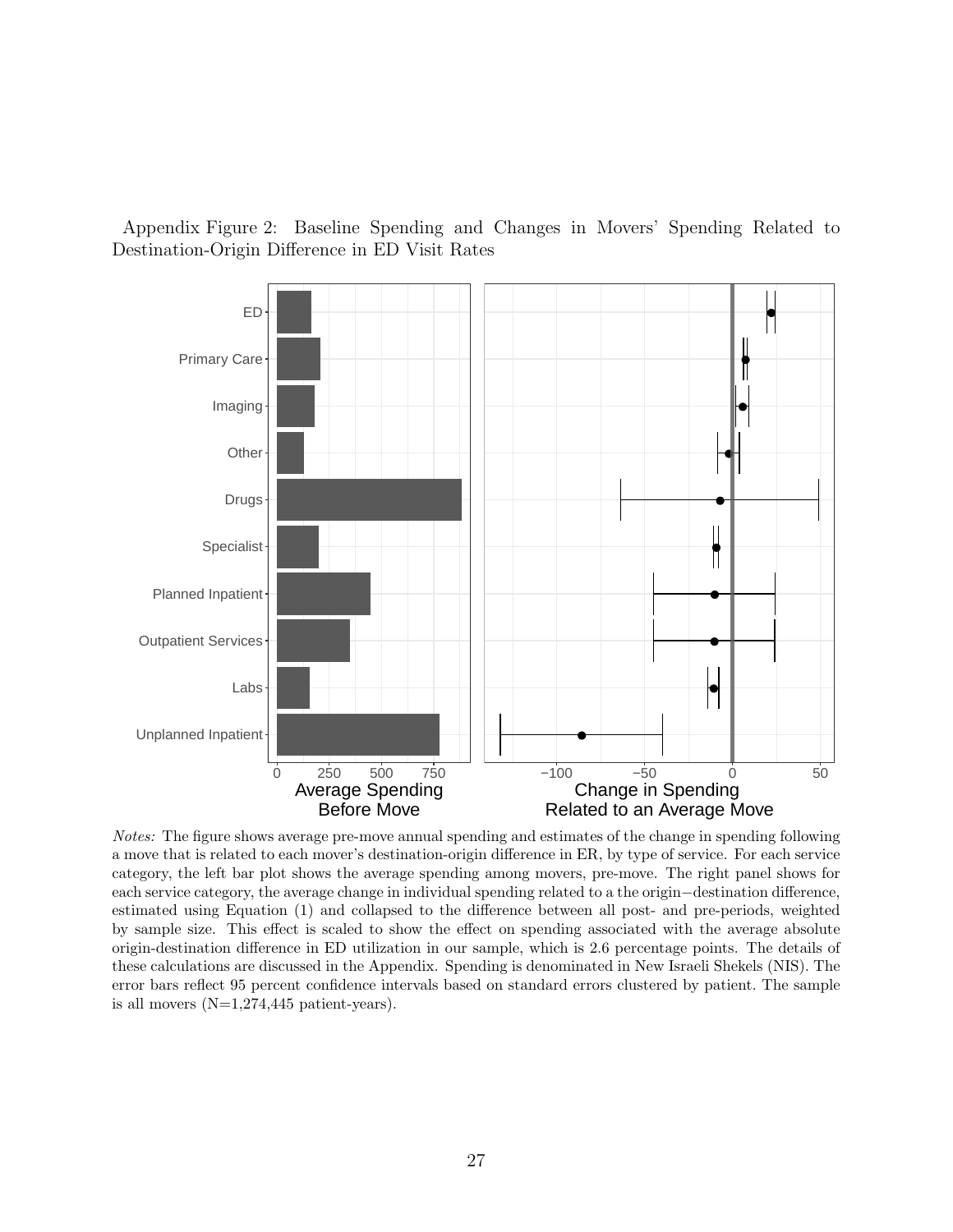<span id="page-29-0"></span>Appendix Figure 3: Change in Movers' Spending and Utilization Related to Positive Versus Negative Destination-Origin Differences in ED Visit Rates



Notes: The figure shows an analysis of heterogeneity of estimates of the model in Equation [\(1\)](#page-8-1) for the relationship between destination-origin difference in ED use and mover spending. The figure shows moves that involve a negative (right panel,  $N = 620,613$  patient-years) and positive (left panel,  $N = 653,832$ patient-years) destination-origin difference in average ED use. Each panel shows for each service category, the average change in individual spending related to a the origin−destination difference, estimated using Equation [\(1\)](#page-8-1) and collapsed to the difference between all post- and pre-periods, weighted by sample size. This effect is scaled to show the effect on spending associated with the average absolute origin-destination difference in ED utilization in our sample, which is 2.6 percentage points. The details of these calculations are discussed in the Appendix. Spending is denominated in New Israeli Shekels (NIS). The error bars reflect 95 percent confidence intervals based on standard errors clustered by patient.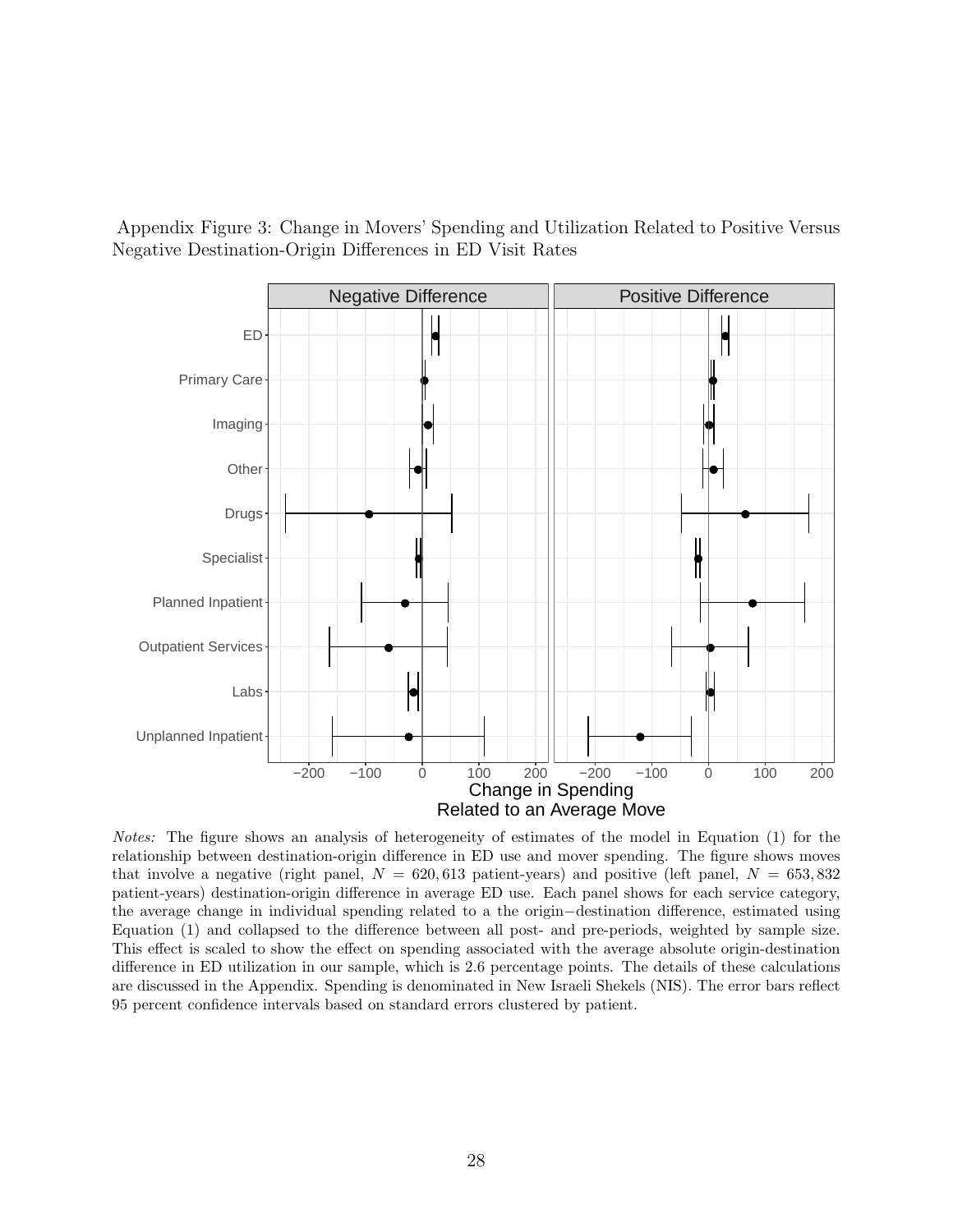<span id="page-30-0"></span>Appendix Figure 4: Change in Movers' Spending and Utilization Related to Large Versus Small Destination-Origin Differences in ED Visit Rates



Notes: The figure shows an analysis of heterogeneity of estimates of the model in Equation [\(1\)](#page-8-1) for the relationship between destination-origin difference in ED use and mover spending, for moves with a smallerthan-average (left panel,  $N = 506,024$  patient-years) and greater-than-average (right panel,  $N = 768,421$ patient-years) absolute destination-origin difference in average ED use. Each panel shows for each service category, the average change in individual spending related to a the origin−destination difference, estimated using Equation [\(1\)](#page-8-1) and collapsed to the difference between all post- and pre-periods, weighted by sample size. This effect is scaled to show the effect on spending associated with the average absolute origin-destination difference in ED utilization in our sample, which is 2.6 percentage points. The details of these calculations are discussed in the Appendix. Spending is denominated in New Israeli Shekels (NIS). The error bars reflect 95 percent confidence intervals based on standard errors clustered by patient.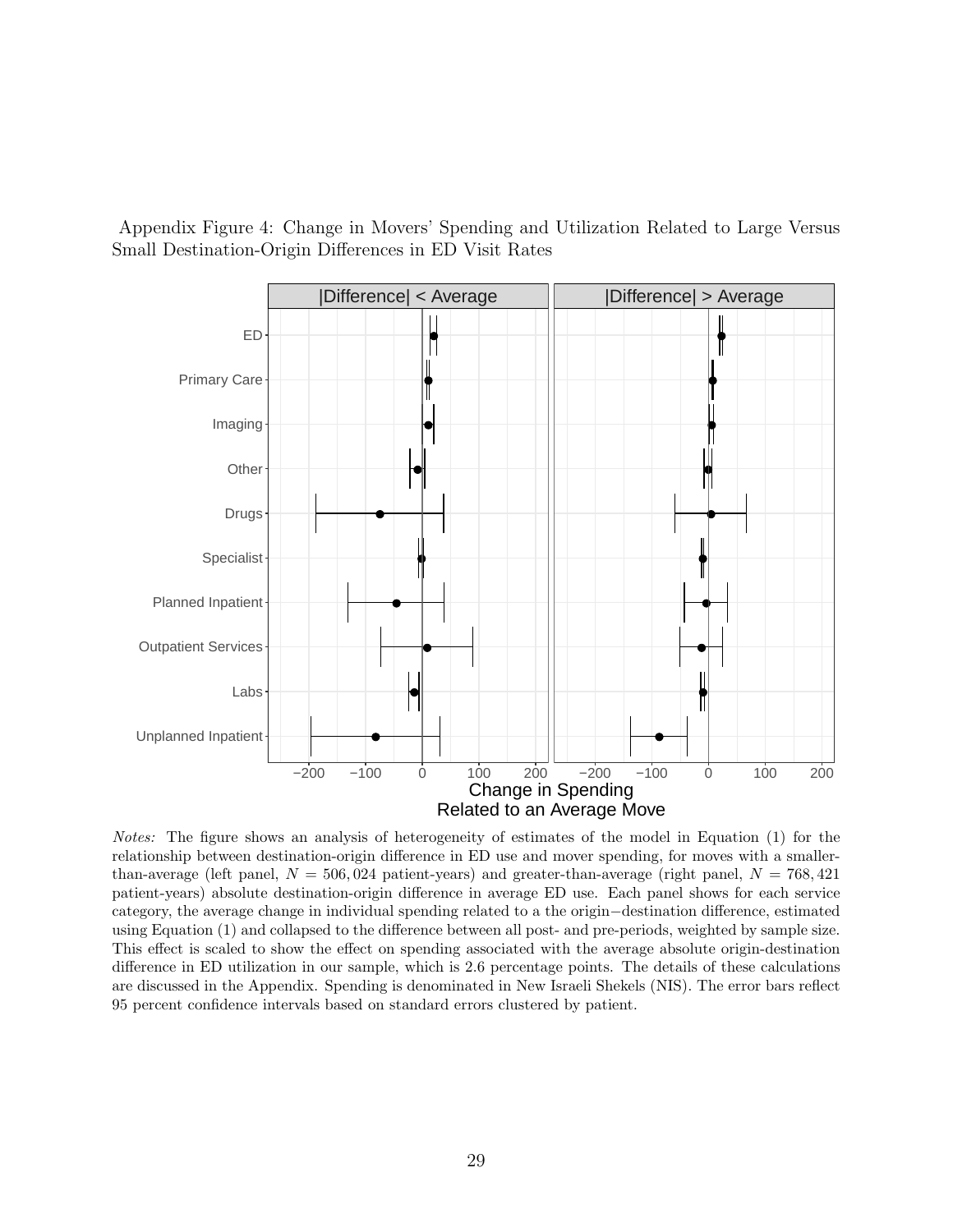<span id="page-31-0"></span>

Appendix Figure 5: The Impact of Hospital Opening on ED Use

Notes: The figure shows estimates of Equation [\(2\)](#page-14-1) of the impact of hospital entry on local ED use relative to ED use in cities without entry. Quarter number 0 is the quarter of the ED opening. The coefficient of quarter −1 is normalized to 0. Panel (a) shows results for any ED visit; Panel (b) shows results separately by ED visit outcome: admission (left) and discharge home (right). The comparison group consists of cities similar in size to the treated cities that did not have a hospital opening throughout the period. The sample consists of 41,031 treated and 343,332 untreated patients (N=5,964,797 patient-quarters).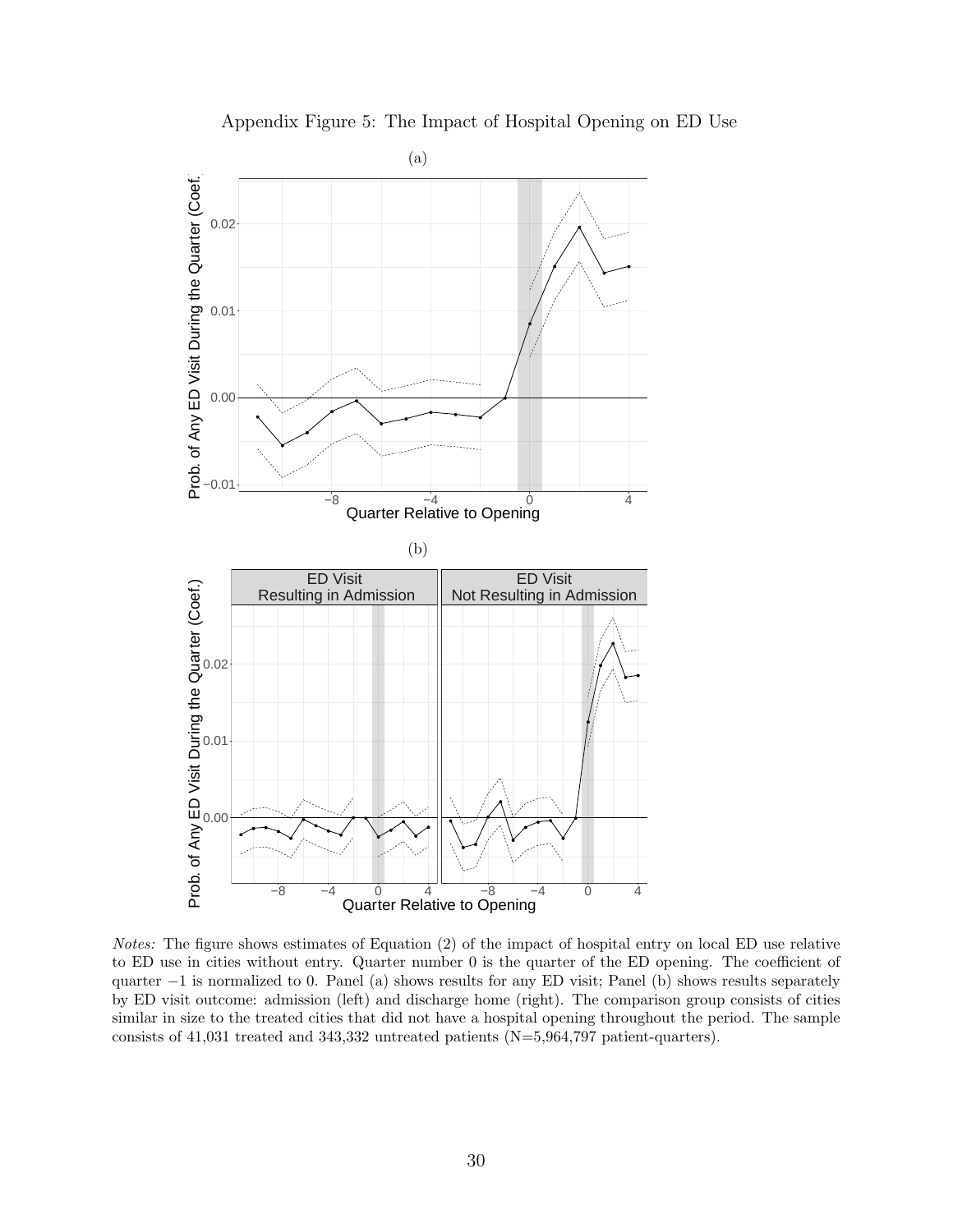

<span id="page-32-0"></span>Appendix Figure 6: Difference-in-Differences Estimates of the Overall Change in Spending Related to Hospital Opening

Notes: The figure shows average pre-treatment annual spending and estimates of Equation [\(2\)](#page-14-1) for the change in spending associated with hospital entry, by type of service. For each service category, the left panel shows the pre-treatment average monthly spending in Ashdod—the treated city. The right panel shows estimates of Equation [\(2\)](#page-14-1) for the impact of hospital entry on healthcare spending of treated residents, relative to residents of comparison cities that did not have hospital entry. The sample consists of 41,031 treated and 343,332 untreated patients (N=17,870139 patient-months).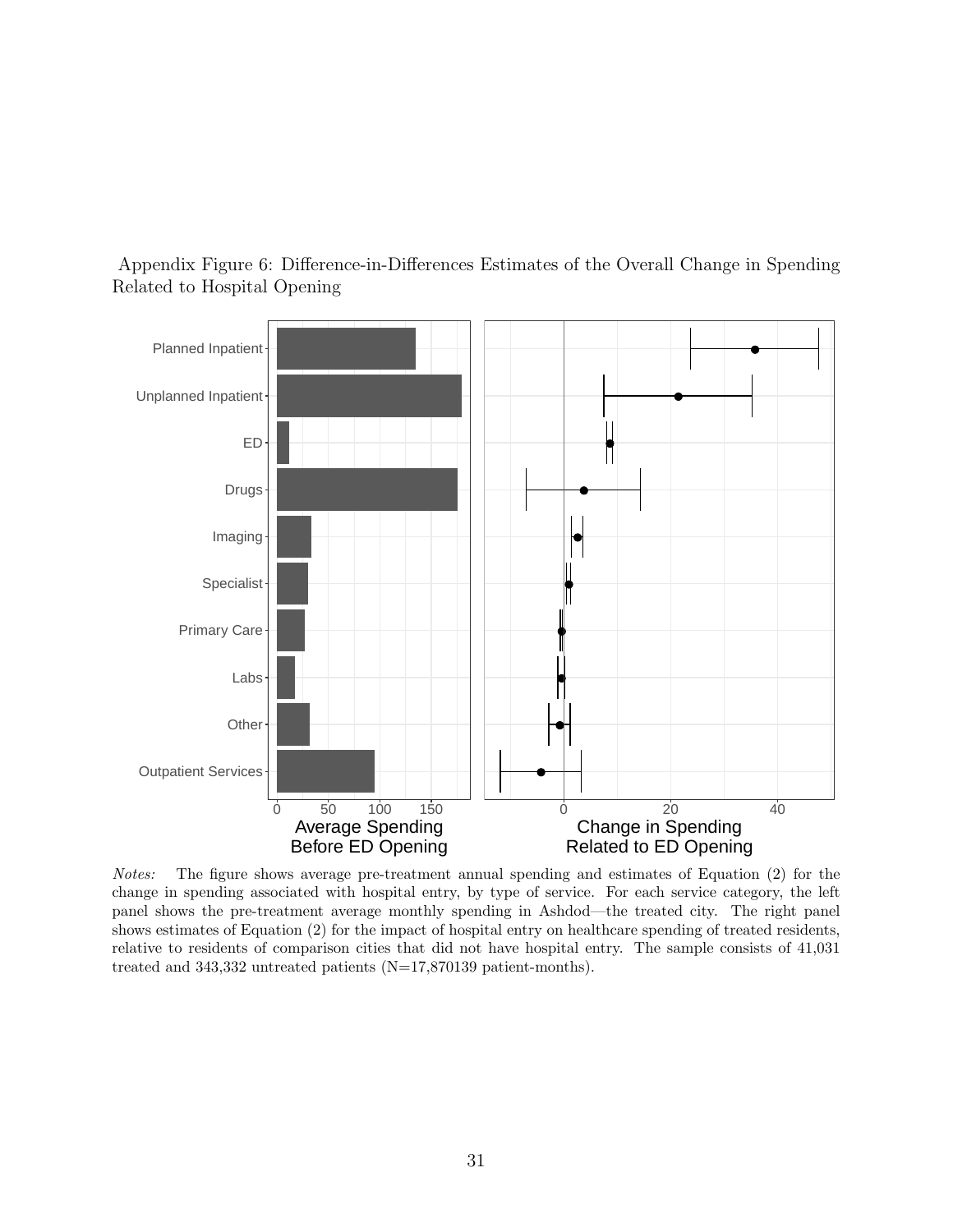<span id="page-33-0"></span>

Appendix Figure 7: Change in Spending Related to ED Opening

Notes: Table shows estimates of Equation [\(2\)](#page-14-1) for the impact of hospital opening on average individual spending by nearby ("treated") residents on different types of healthcare services relative to spending by untreated residents residing in cities that did not have a hospital entry during the study period. Spending is denominated in NIS (except for UCC, where the outcome is a dummy for a visit and the y-axis scale shows percentage points). Total is the total annual spending on all service types. ED denotes spending on emergency department visits. Standard errors are clustered by patient. The sample consists of 41,031 treated and 343,332 untreated patients (N=17,870139 patient-months).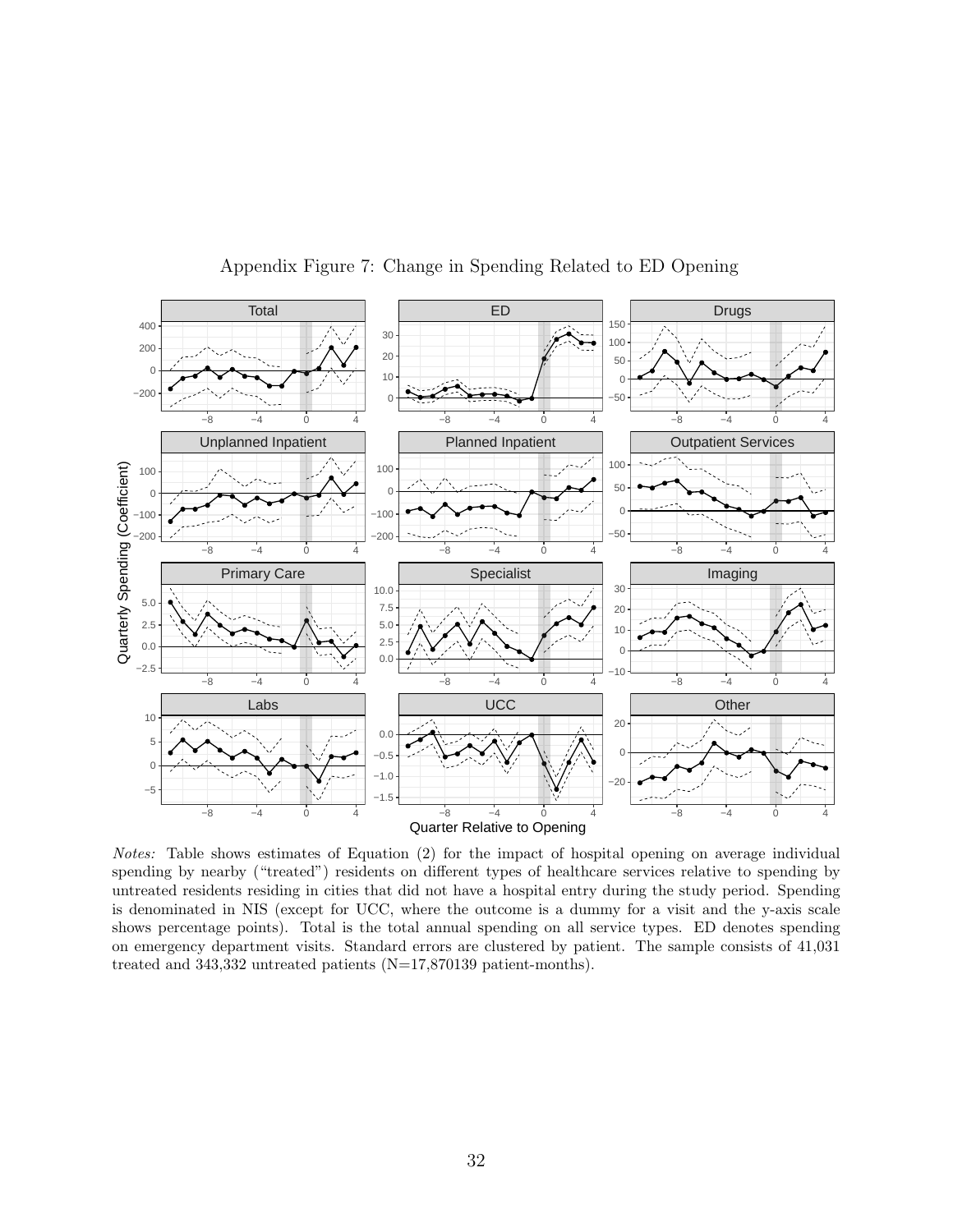<span id="page-34-0"></span>Appendix Figure 8: Impact of Hospital Entry on ED Use, Estimated Separately Relative to Each Comparison City



Notes: For the treated city and each one of the five comparison cities, the figure shows the fraction of residents with one or more ED visit during each month. The gray vertical shade highlights November 2017, the month in which the index city opened its first ED. Before that time, it had been served only by emergency departments in adjacent cities. Comparison cities were served by at least one local emergency department throughout the study period.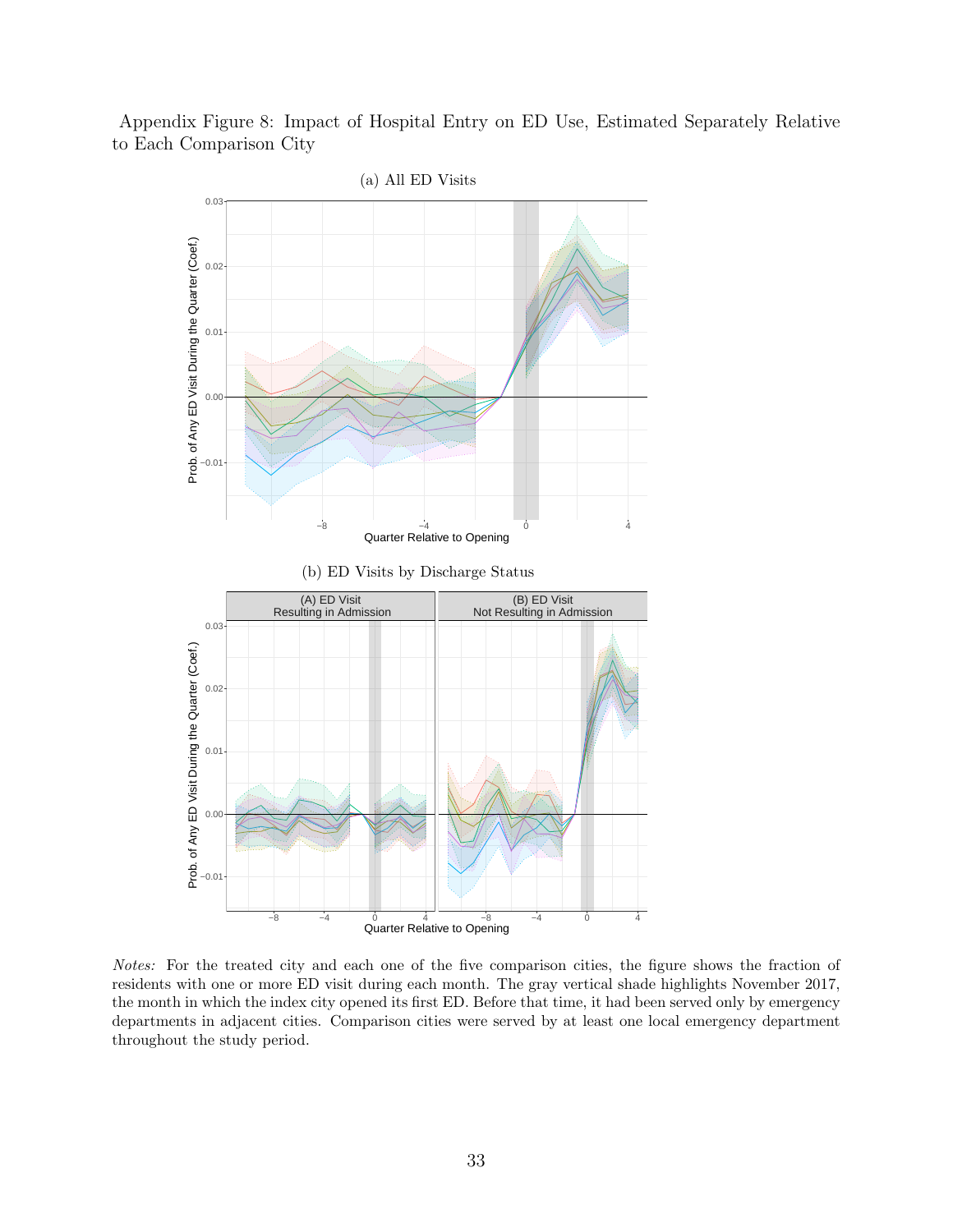

<span id="page-35-0"></span>Appendix Figure 9: The Impact of Hospital Entry on Spending, Estimated Relative to Each Comparison City Separately

Notes: Table shows estimates of Equation [\(2\)](#page-14-1) for the impact of hospital opening on average individual spending by nearby ("treated") residents on different types of healthcare services, relative to spending by untreated residents of each of the comparison cities, which did not have a hospital entry during the study period. Spending is denominated in NIS (except for UCC, where the outcome is a dummy for a visit and the y-axis scale shows percentage points). Total is the total annual spending on all service types. ED denotes spending on emergency department visits. Standard errors are clustered by patient.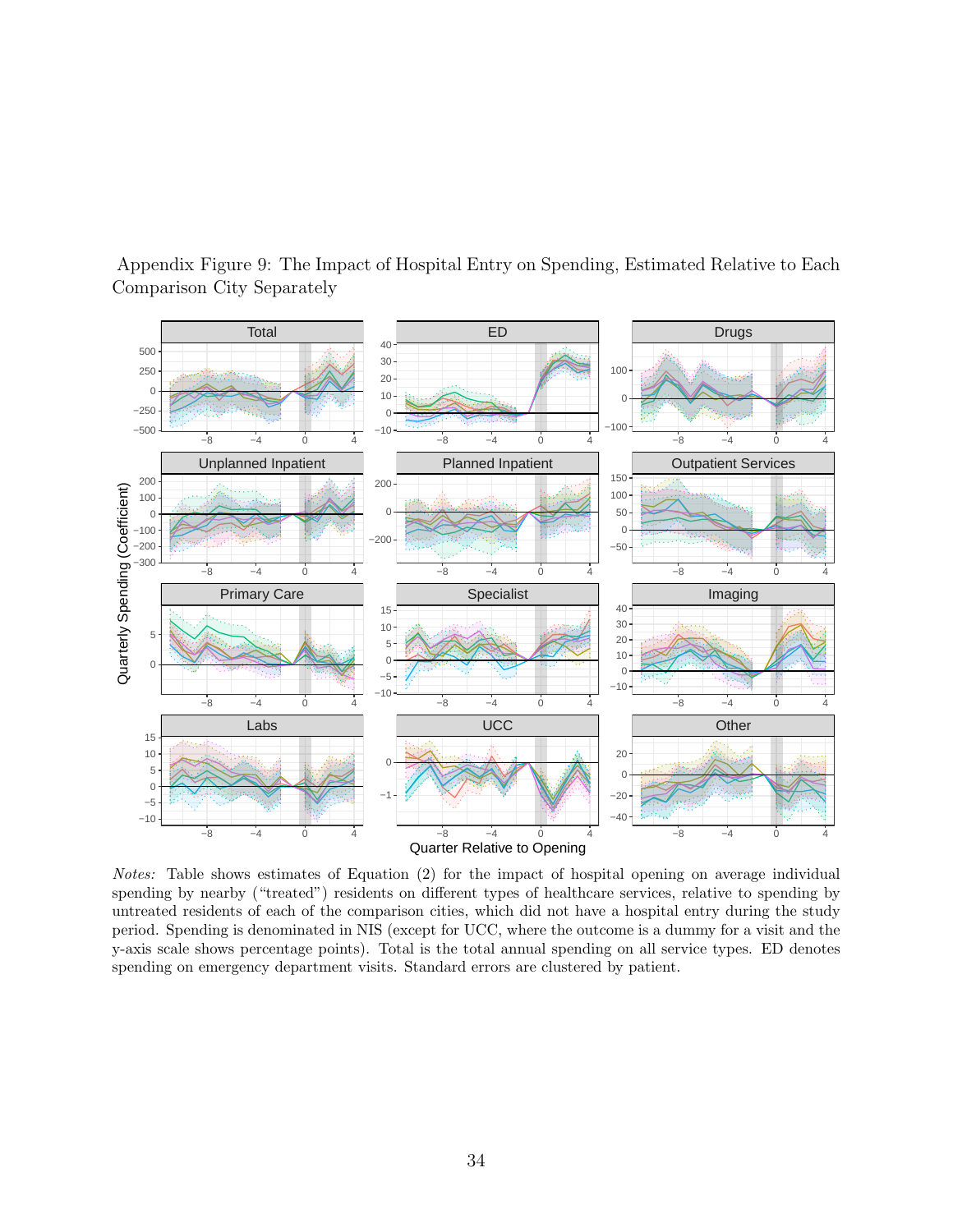|                                                                                                                                                                                             |                                             |                   |         |          | District                              |               |                   |                                             |                                             |                 |
|---------------------------------------------------------------------------------------------------------------------------------------------------------------------------------------------|---------------------------------------------|-------------------|---------|----------|---------------------------------------|---------------|-------------------|---------------------------------------------|---------------------------------------------|-----------------|
|                                                                                                                                                                                             |                                             | $\mathbf{\Omega}$ | S       | 4        | S                                     | ం             | Ņ                 | $\infty$                                    | ా                                           | $\overline{AB}$ |
| Use<br>A. Annual Emergency Department                                                                                                                                                       |                                             |                   |         |          |                                       |               |                   |                                             |                                             |                 |
| Percent with Any ED Visit                                                                                                                                                                   |                                             |                   | 23.4    | 24.1     | 24.5                                  | 24.9          | 26.4              |                                             |                                             | 24.2            |
| Discharged Home                                                                                                                                                                             | $\begin{array}{c} 20.1 \\ 15.0 \end{array}$ | $22.4$<br>16.3    | 18.3    | $17.6\,$ | 18.9                                  | 19.8          | 21.5              | $\begin{array}{c} 27.8 \\ 23.2 \end{array}$ | $\begin{array}{c} 30.8 \\ 28.1 \end{array}$ | 18.8            |
| Admitted                                                                                                                                                                                    | 8.2                                         | $-1.6$            | 8.6     | $10.5\,$ | $9.\overline{5}$                      | 8.8           | $\frac{8.9}{ }$   | 8.8                                         | $\overline{7}$ .2                           | $\overline{6}$  |
| Died                                                                                                                                                                                        | 0.067                                       | 0.054             | 0.041   | 0.060    | 0.046                                 | 0.056         | 0.049             | 0.070                                       | 0.091                                       | 0.055           |
| g in Admission<br>Fraction of ED Visits Resultin                                                                                                                                            | 37.3                                        | 38.9              | 32.3    | 39.1     | $34.8\,$                              | 31.7          | 29.5              | 27.5                                        | $\begin{array}{c} 17.6 \\ 0.8 \end{array}$  | 33.6            |
| Percent with Any UCC Visit                                                                                                                                                                  | 13.2                                        | 4.3               | 9.3     | 2.9      | 0.9                                   | $10.8\,$      | $\ddot{0}$        | 2.0                                         |                                             | 5.4             |
| NIS <sub>1</sub><br>B. Annual Spending, By Category (mean,                                                                                                                                  |                                             |                   |         |          |                                       |               |                   |                                             |                                             |                 |
| Total (All Categories)                                                                                                                                                                      | 6,490                                       | 6,249             | 6,768   | 7,968    | 6,334                                 |               | $6{,}774$         | 5,950                                       | 5,622                                       | $6{,}470$       |
| Emergency Department                                                                                                                                                                        | 159                                         | 165               | 193     | 193      | 189                                   | $5,697$ $191$ | 220               | 240                                         | 371                                         | 193             |
| Prescription Drugs                                                                                                                                                                          | 1,308                                       | 1,294             | 1,452   | 1,826    | 1,392                                 | 1,205         | $1,565$           | 1,289                                       | 1,007                                       | 1,395           |
| Inpatient - Unplanned                                                                                                                                                                       | 1,770                                       | 1,854             | 1,704   | 2,512    | 1,622                                 | 1,411         | 1,615             | 1,444                                       | 1,246                                       | 1,722           |
| Inpatient - Planned                                                                                                                                                                         | 1,073                                       | 983               | 1,171   | 1,150    | 1,109                                 | $875\,$       | 1,118             | 1,013                                       | 1,956                                       | 1,063           |
| Outpatient Services                                                                                                                                                                         | 931                                         | $718$             | $918\,$ | 827      | 815                                   | 808           | $\frac{922}{257}$ |                                             | 708                                         | 830             |
| Primary Care Visits                                                                                                                                                                         | $285$                                       | 291               | 279     | 252      | 280                                   | 309           |                   |                                             | 241                                         | 286             |
| Specialist Visits                                                                                                                                                                           | $235$<br>$274$                              | 271               | 282     | 351      | 269                                   | 222           | 292               | $75$<br>$327$<br>$197$<br>$274$             | 203                                         | 263             |
| Laboratory Services                                                                                                                                                                         |                                             | 267               | 322     | 340      | 282                                   | 310           | 345               |                                             | 395                                         | 299             |
| Imaging Services                                                                                                                                                                            | 182                                         | 179               | 178     | 246      | 161                                   | 145           | 193               | 154                                         | 152                                         | 177             |
| Other                                                                                                                                                                                       | 246                                         | 220               | 257     | 268      | 214                                   | 208           | 243               | 234                                         | 245                                         | 234             |
| $-\text{Year}, \text{thousands}$<br>Number of Observations (Patient                                                                                                                         | 2,172                                       | 3,929             | 2,892   | 1,994    | 3,254                                 | 2,455         | 2,365             | 2,570                                       | 159                                         | 21,791          |
| Number of Patients (thousands)                                                                                                                                                              | 326                                         | 556               | 424     | 313      | 469                                   | 362           | 356               | 368                                         | 27                                          | 3,005           |
| Tel-Aviv Jaffa, 5. Sharon-Shomron, 6. South, 7. Dan, Petach-Tikva, 8. North, 9. Eilat.<br>ordered from lowest (1) to highest (9) ED use.<br>2. Haifa, 3. Center, 4.<br>Notes: Districts are |                                             |                   |         |          | The district names are: 1. Jerusalem, |               |                   |                                             |                                             |                 |

<span id="page-36-0"></span>Appendix Table 1: District-Level ED Utilization and Spending Appendix Table 1: District-Level ED Utilization and Spending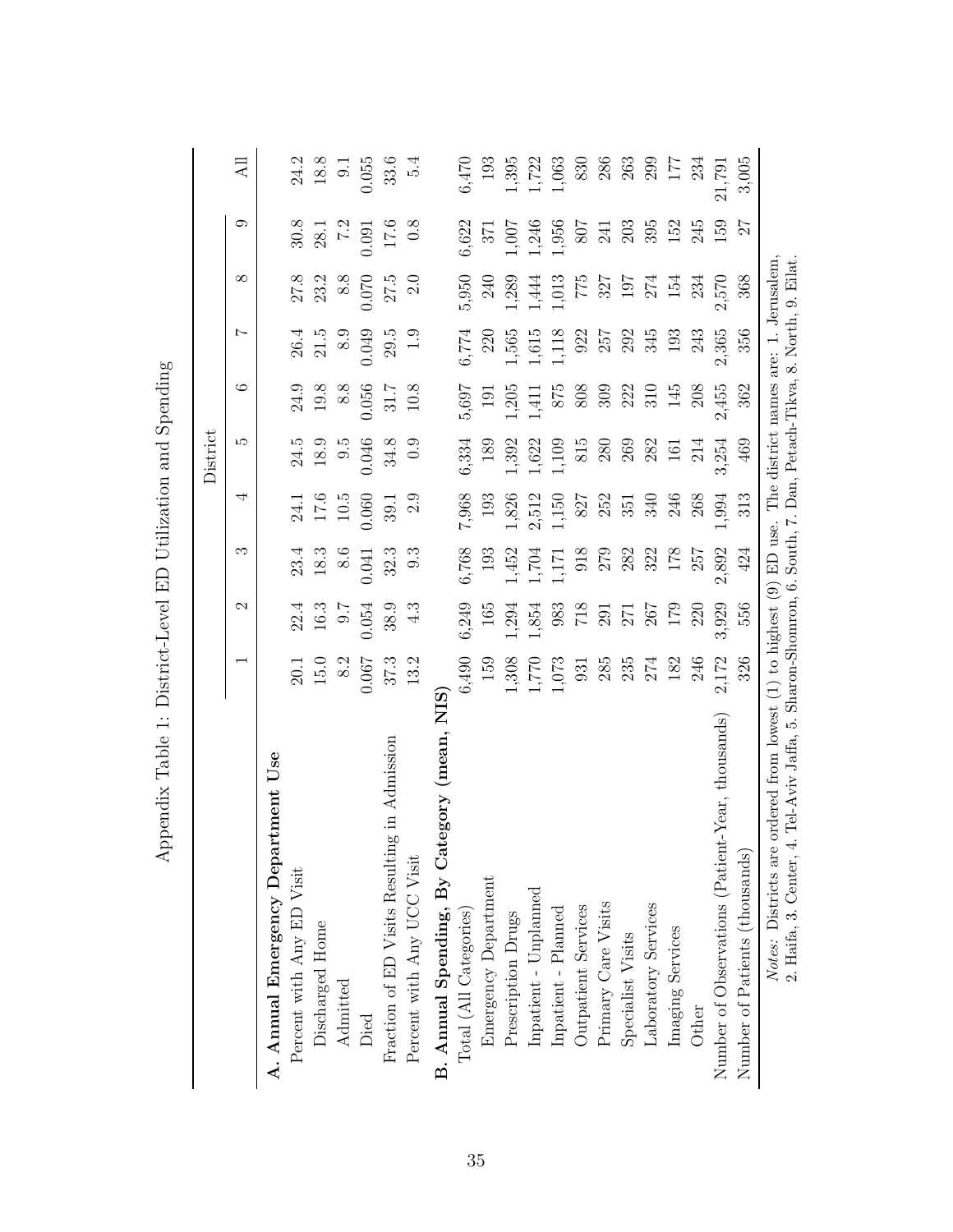<span id="page-37-0"></span>

| Calender Year of Move Number of Movers |         | Share of Sample |
|----------------------------------------|---------|-----------------|
|                                        | (1)     | (2)             |
| 2011                                   | 21,354  | 0.142           |
| 2012                                   | 21,097  | 0.140           |
| 2013                                   | 21,561  | 0.143           |
| 2014                                   | 21,599  | 0.143           |
| 2015                                   | 21,428  | 0.142           |
| 2016                                   | 21,649  | 0.144           |
| 2017                                   | 21,988  | 0.146           |
| All                                    | 150,676 | 1.000           |

Appendix Table 2: Distribution of Year of Move

Notes: Table shows the number of patients who moved in each calendar year during our study period of 2011–2017. Column 1 shows the number of movers. Column 2 shows their share of the total sample.